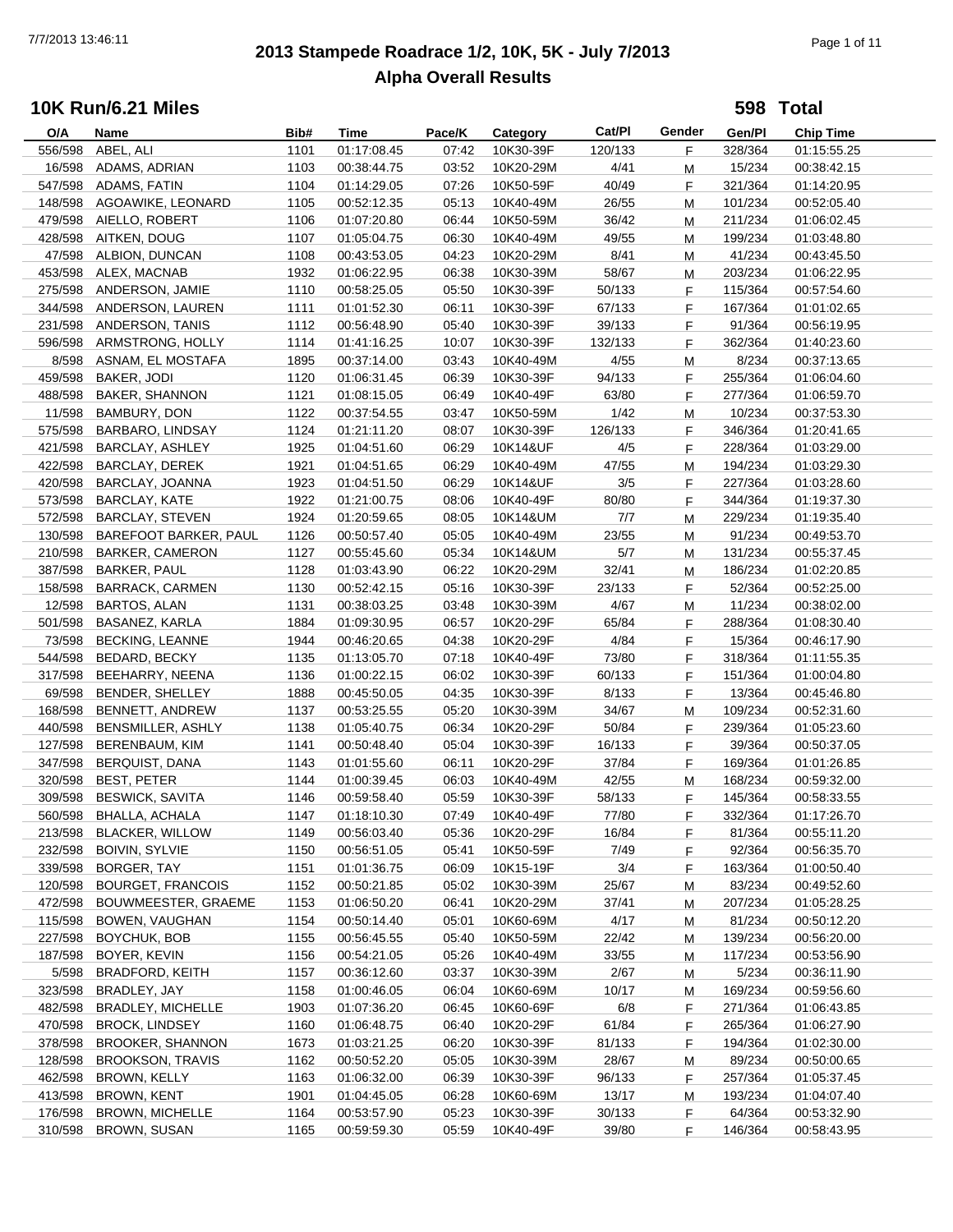# **2013 Stampede Roadrace 1/2, 10K, 5K - July 7/2013** 7/7/2013 13:46:11 Page 2 of 11 **Alpha Overall Results**

**598 Total**

| O/A     | Name                          | Bib# | <b>Time</b> | Pace/K | Category  | Cat/PI  | Gender | Gen/Pl  | <b>Chip Time</b> |
|---------|-------------------------------|------|-------------|--------|-----------|---------|--------|---------|------------------|
| 156/598 | <b>BRUNSKILL, BILL</b>        | 1166 | 00:52:36.45 | 05:15  | 10K50-59M | 13/42   | М      | 106/234 | 00:51:37.70      |
| 261/598 | BRYDLE, GRANT                 | 1167 | 00:57:45.75 | 05:46  | 10K60-69M | 7/17    | M      | 157/234 | 00:57:34.70      |
| 398/598 | <b>BURTON, HOLLY</b>          | 1171 | 01:04:05.95 | 06:24  | 10K40-49F | 52/80   | F      | 210/364 | 01:03:25.60      |
| 554/598 | BUSSEY, JEN                   | 1172 | 01:16:43.85 | 07:40  | 10K30-39F | 118/133 | F      | 326/364 | 01:16:24.80      |
| 28/598  | <b>BYERS, BRETT</b>           | 1173 | 00:40:25.30 | 04:02  | 10K30-39M | 12/67   | М      | 25/234  | 00:40:22.45      |
| 513/598 | BYRNE, MAEVE                  | 1174 | 01:10:39.75 | 07:03  | 10K30-39F | 113/133 | F      | 298/364 | 01:10:20.30      |
| 555/598 | CALDWELL, PAULA               | 1175 | 01:16:44.10 | 07:40  | 10K30-39F | 119/133 | F      | 327/364 | 01:16:25.35      |
| 383/598 | CAMPBELL, SHERYL              | 1176 | 01:03:30.70 | 06:21  | 10K50-59F |         | F      | 199/364 |                  |
|         |                               |      |             |        |           | 21/49   |        |         | 01:02:44.75      |
| 525/598 | CAMWELL, JENNIFER             | 1177 | 01:11:14.65 | 07:07  | 10K30-39F | 115/133 | F      | 306/364 | 01:10:09.90      |
| 175/598 | CARLE, TINA                   | 1178 | 00:53:56.75 | 05:23  | 10K30-39F | 29/133  | F      | 63/364  | 00:53:23.55      |
| 591/598 | CARON, NICOLE                 | 1180 | 01:33:43.95 | 09:22  | 10K30-39F | 131/133 | F      | 359/364 | 01:32:57.20      |
| 223/598 | CARR, CHRIS                   | 1181 | 00:56:25.00 | 05:38  | 10K30-39M | 39/67   | M      | 136/234 | 00:56:05.65      |
| 287/598 | CARRIER, ALEX-ANNE            | 1182 | 00:59:06.95 | 05:54  | 10K15-19F | 2/4     | F      | 126/364 | 00:58:00.75      |
| 519/598 | CARTWRIGHT, STEPHANIE         | 1183 | 01:10:56.50 | 07:05  | 10K20-29F | 70/84   | F      | 303/364 | 01:10:25.75      |
| 518/598 | CHAMBERLAIN, KAITLIN          | 1184 | 01:10:56.45 | 07:05  | 10K20-29F | 69/84   | F      | 302/364 | 01:10:25.95      |
| 417/598 | CHAN, KATHRYN                 | 1185 | 01:04:49.55 | 06:28  | 10K50-59F | 28/49   | F      | 224/364 | 01:04:24.00      |
| 93/598  | CHATENAY, HEATHER             | 1920 | 00:48:21.20 | 04:50  | 10K40-49F | 4/80    | F.     | 24/364  | 00:48:13.50      |
| 539/598 | CHENG, WENDY                  | 1186 | 01:12:28.80 | 07:14  | 10K50-59F | 39/49   | F      | 315/364 | 01:12:11.05      |
| 531/598 | CHEUNG, RAY                   | 1187 | 01:11:54.05 | 07:11  | 10K30-39M | 63/67   | М      | 221/234 | 01:11:02.80      |
| 207/598 | CHRISTENSEN, JANIS            | 1189 | 00:55:35.95 | 05:33  | 10K40-49F | 22/80   | F      | 78/364  | 00:55:00.20      |
| 241/598 | CHRISTENSEN, SHERRY           | 1190 | 00:57:02.25 | 05:42  | 10K50-59F | 8/49    | F      | 95/364  | 00:56:55.00      |
| 529/598 | CHRISTIAN, LAUREN             | 1191 | 01:11:40.60 | 07:10  | 10K20-29F | 73/84   | F      | 309/364 |                  |
|         |                               |      |             |        |           |         |        |         | 01:11:32.00      |
| 174/598 | CHRISTOFFERSEN, MICHELLE 1192 |      | 00:53:51.05 | 05:23  | 10K40-49F | 15/80   | F      | 62/364  | 00:53:45.30      |
| 288/598 | CLARK, HILARY                 | 1194 | 00:59:07.00 | 05:54  | 10K20-29F | 24/84   | F      | 127/364 | 00:57:49.35      |
| 136/598 | CLARK, KEVIN                  | 1196 | 00:51:22.60 | 05:08  | 10K30-39M | 29/67   | M      | 93/234  | 00:50:59.45      |
|         | 541/598 CLARK, KIMBERLEY      | 1197 | 01:12:37.25 | 07:15  | 10K40-49F | 71/80   | F      | 316/364 | 01:11:50.80      |
| 569/598 | <b>CLEMENT, FIONA</b>         | 1198 | 01:19:33.80 | 07:57  | 10K30-39F | 124/133 | F      | 341/364 | 01:19:05.95      |
| 57/598  | <b>COLBERT, GEORGE</b>        | 1201 | 00:45:25.35 | 04:32  | 10K30-39M | 19/67   | M      | 48/234  | 00:45:23.30      |
| 160/598 | COLES, KEVIN                  | 1202 | 00:52:57.15 | 05:17  | 10K40-49M | 29/55   | М      | 107/234 | 00:52:24.15      |
| 3/598   | COLLIE, MARC                  | 1204 | 00:35:26.95 | 03:32  | 10K40-49M | 1/55    | M      | 3/234   | 00:35:25.20      |
| 190/598 | CONDIE, JANE                  | 1205 | 00:54:42.50 | 05:28  | 10K20-29F | 15/84   | F      | 71/364  | 00:54:06.85      |
| 110/598 | CONWAY, SARA                  | 1207 | 00:49:50.95 | 04:59  | 10K30-39F | 15/133  | F      | 34/364  | 00:49:49.40      |
| 379/598 | CORBETT, TANIA                | 1161 | 01:03:21.65 | 06:20  | 10K40-49F | 47/80   | F      | 195/364 | 01:02:29.55      |
| 278/598 | CORSALE, EMILY                | 1212 | 00:58:32.90 | 05:51  | 10K30-39F | 52/133  | F      | 118/364 | 00:58:10.65      |
| 124/598 | COX, JASON                    | 1216 | 00:50:39.45 | 05:03  | 10K30-39M | 26/67   | M      | 86/234  | 00:50:37.15      |
| 465/598 | CRAIG, KAREN                  | 1217 | 01:06:36.40 | 06:39  | 10K50-59F | 34/49   | F      | 260/364 | 01:05:57.05      |
|         |                               |      |             |        |           |         |        |         |                  |
| 186/598 | CRAIG, MELANIE                | 1218 | 00:54:19.70 | 05:25  | 10K20-29F | 14/84   | F      | 70/364  | 00:53:47.80      |
| 313/598 | CRAMER, ALLAN                 | 1219 | 01:00:12.90 | 06:01  | 10K30-39M | 48/67   | M      | 165/234 | 00:59:44.95      |
|         | 300/598 CRAMER, DAYLE         | 1220 | 00:59:35.85 | 05:57  | 10K30-39F | 56/133  | F      | 136/364 | 00:58:39.55      |
|         | 507/598 CRAVEN, SHANNON       | 1221 | 01:09:53.45 | 06:59  | 10K30-39F | 110/133 | F      | 294/364 | 01:09:38.90      |
| 311/598 | <b>CREARY, SHANNYN</b>        | 1222 | 01:00:02.30 | 06:00  | 10K30-39F | 59/133  | F      | 147/364 | 00:59:39.85      |
| 122/598 | CRITCHLEY, ELIZABETH          | 1900 | 00:50:34.80 | 05:03  | 10K50-59F | 1/49    | F.     | 38/364  | 00:50:20.10      |
| 68/598  | <b>CROFT, MARCUS</b>          | 1919 | 00:45:49.95 | 04:34  | 10K40-49M | 13/55   | M      | 56/234  | 00:45:46.55      |
| 297/598 | <b>CROOKS, MARGO</b>          | 1223 | 00:59:26.85 | 05:56  | 10K40-49F | 36/80   | F.     | 133/364 | 00:58:12.25      |
| 567/598 | CRUXTON, DIANE                | 1224 | 01:19:20.00 | 07:56  | 10K50-59F | 45/49   | F.     | 339/364 | 01:18:17.15      |
| 352/598 | CULBERT, LINDSAY              | 1225 | 01:02:21.55 | 06:14  | 10K20-29F | 38/84   | F      | 173/364 | 01:01:29.10      |
| 151/598 | CZECHOWSKYJ, TERRY            | 1228 | 00:52:29.90 | 05:14  | 10K50-59M | 12/42   | M      | 103/234 | 00:52:01.55      |
| 533/598 | D'ARGENT, P. LORI             | 1229 | 01:12:00.80 | 07:12  | 10K40-49F | 69/80   | F      | 312/364 | 01:10:48.45      |
| 463/598 | DANIELS, JERILYNN             | 1231 | 01:06:33.65 | 06:39  | 10K40-49F | 60/80   | F      | 258/364 | 01:05:53.05      |
| 14/598  | DARCY, NOEL                   | 1232 | 00:38:11.10 | 03:49  | 10K20-29M | 3/41    | M      | 13/234  | 00:38:07.85      |
| 435/598 | DAVIS, COLINDA                | 1233 | 01:05:25.95 | 06:32  | 10K40-49F | 56/80   | F      | 235/364 | 01:04:13.00      |
|         |                               |      |             |        |           |         |        |         |                  |
| 585/598 | DAVISON, BRANDI               | 1234 | 01:25:07.70 | 08:30  | 10K30-39F | 129/133 | F.     | 354/364 | 01:24:26.25      |
| 537/598 | DAYMAN, CARRIE                | 1236 | 01:12:26.55 | 07:14  | 10K40-49F | 70/80   | F.     | 314/364 | 01:11:46.15      |
| 84/598  | DE GROOD, MATT                | 1237 | 00:47:15.80 | 04:43  | 10K20-29M | 13/41   | M      | 65/234  | 00:47:08.65      |
| 274/598 | DEERHAWKE, PHOENIX            | 1239 | 00:58:24.95 | 05:50  | 10K30-39F | 49/133  | F      | 114/364 | 00:57:28.10      |
| 159/598 | DELANEY, GENEVIEVE            | 1240 | 00:52:46.40 | 05:16  | 10K40-49F | 12/80   | F      | 53/364  | 00:51:58.55      |
| 406/598 | DERBECKER, SUZANNE            | 1243 | 01:04:18.95 | 06:25  | 10K50-59F | 23/49   | F      | 215/364 | 01:03:35.35      |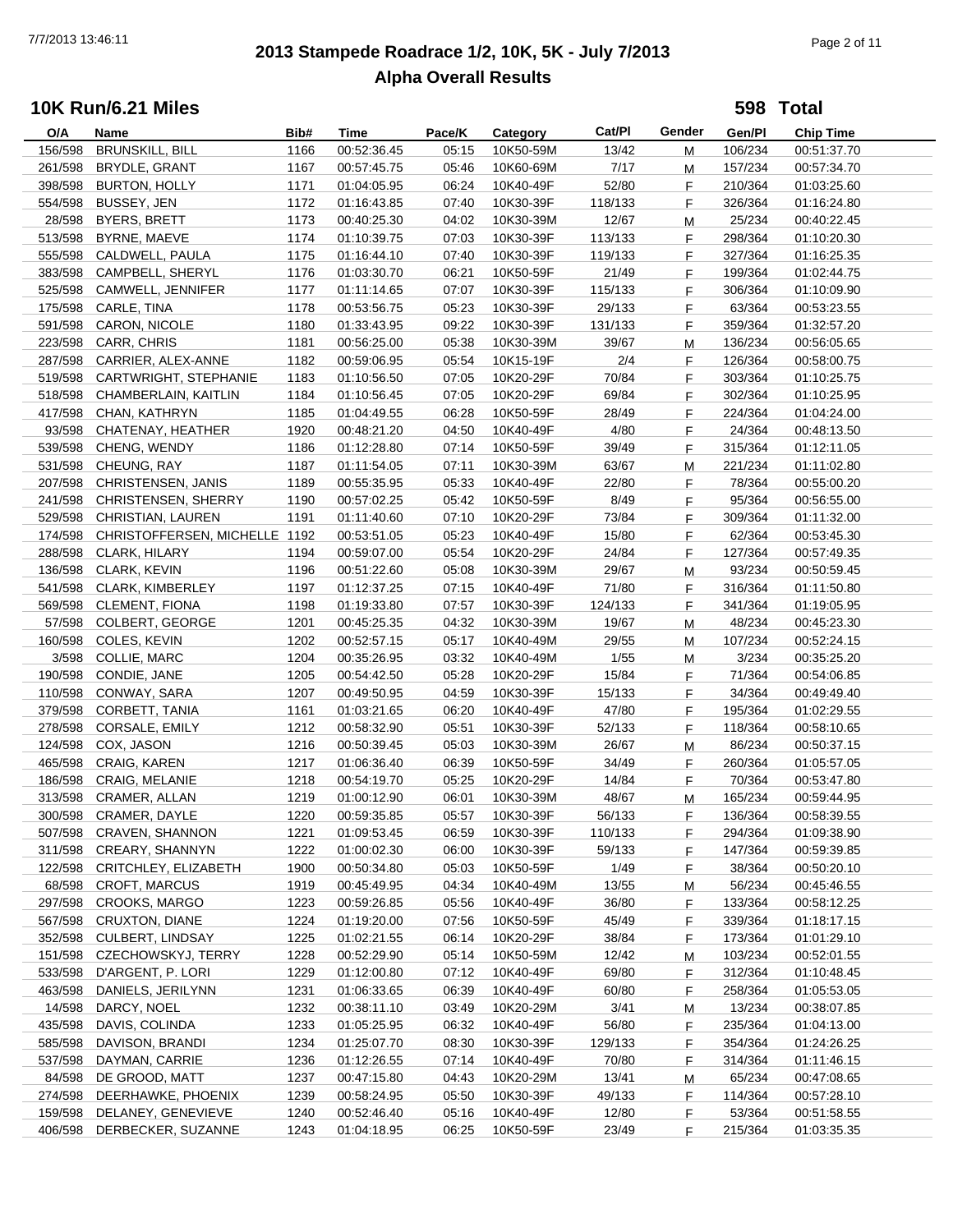# **2013 Stampede Roadrace 1/2, 10K, 5K - July 7/2013** 7/7/2013 13:46:11 Page 3 of 11 **Alpha Overall Results**

**598 Total**

| O/A     | Name                    | Bib# | Time        | Pace/K | Category  | Cat/PI  | Gender | Gen/Pl  | <b>Chip Time</b> |  |
|---------|-------------------------|------|-------------|--------|-----------|---------|--------|---------|------------------|--|
| 293/598 | DIMINI, CARRIE          | 1248 | 00:59:12.00 | 05:55  | 10K20-29M | 30/41   | М      | 163/234 | 00:58:29.95      |  |
| 277/598 | DIRKS, DORIS            | 1892 | 00:58:30.35 | 05:51  | 10K40-49F | 31/80   | F      | 117/364 | 00:58:21.55      |  |
| 279/598 | DOCHSTADER, KATE        | 1249 | 00:58:37.10 | 05:51  | 10K30-39F | 53/133  | F.     | 119/364 | 00:58:11.35      |  |
| 494/598 | DONAHUE, STEPHEN        | 1250 | 01:08:38.15 | 06:51  | 10K60-69M | 16/17   | м      | 213/234 | 01:07:39.85      |  |
| 298/598 | DONATO, ADRIANNA        | 1915 | 00:59:27.35 | 05:56  | 10K40-49F | 37/80   | F      | 134/364 | 00:59:17.00      |  |
| 224/598 | DOUCETTE, MARCEL        | 1253 | 00:56:33.00 | 05:39  | 10K30-39M | 40/67   |        | 137/234 | 00:55:14.45      |  |
|         |                         |      |             |        |           |         | M      |         |                  |  |
| 469/598 | DOUGLAS, FAY            | 1254 | 01:06:48.75 | 06:40  | 10K60-69F | 5/8     | F      | 264/364 | 01:06:16.70      |  |
| 438/598 | DOULTON, LAURA          | 1255 | 01:05:30.60 | 06:33  | 10K20-29F | 49/84   | F      | 237/364 | 01:05:06.40      |  |
| 587/598 | DOYLE, AISLING          | 1256 | 01:28:07.80 | 08:48  | 10K30-39F | 130/133 | F      | 355/364 | 01:26:54.00      |  |
| 60/598  | DRENNAN, LAURA          | 1257 | 00:45:30.60 | 04:33  | 10K30-39F | 7/133   | F.     | 10/364  | 00:45:26.70      |  |
| 284/598 | DRIEDGER, VAL           | 1258 | 00:59:03.35 | 05:54  | 10K40-49F | 33/80   | F.     | 123/364 | 00:58:44.80      |  |
| 212/598 | DROUILLARD, KIM         | 1259 | 00:55:49.90 | 05:34  | 10K30-39F | 33/133  | F      | 80/364  | 00:55:26.45      |  |
| 191/598 | DUECK, WARREN           | 1898 | 00:54:53.70 | 05:29  | 10K50-59M | 17/42   | м      | 120/234 | 00:54:12.05      |  |
| 334/598 | DUHAULT, TERRA          | 1260 | 01:01:20.60 | 06:08  | 10K20-29F | 34/84   | F      | 160/364 | 01:00:49.30      |  |
| 161/598 | DUNDAS, BARBARA         | 1886 | 00:52:59.00 | 05:17  | 10K50-59F | 3/49    | F      | 54/364  | 00:52:38.65      |  |
| 423/598 | DUNNE, AARON            | 1262 | 01:04:53.80 | 06:29  | 10K20-29M | 35/41   | M      | 195/234 | 01:04:12.50      |  |
| 357/598 | DUTTON, CARLA           | 1263 | 01:02:35.15 | 06:15  | 10K40-49F | 43/80   | F.     | 178/364 | 01:02:17.25      |  |
| 13/598  | DYCK, JASON             | 1264 | 00:38:03.75 | 03:48  | 10K20-29M | 2/41    | м      | 12/234  | 00:38:02.10      |  |
| 481/598 | DYCK, MACKENZIE         | 1265 | 01:07:28.30 | 06:44  | 10K15-19F | 4/4     |        | 270/364 | 01:06:22.55      |  |
|         |                         |      |             |        |           |         | F      |         |                  |  |
| 30/598  | DYMENT, GEOFF           | 1268 | 00:40:39.65 | 04:03  | 10K30-39M | 13/67   | м      | 26/234  | 00:40:36.90      |  |
| 181/598 | EAST, ISABELLE          | 1270 | 00:54:11.75 | 05:25  | 10K14&UF  | 1/5     | F      | 68/364  | 00:54:10.60      |  |
| 434/598 | EDWARDS, CHANTAL        | 1272 | 01:05:25.50 | 06:32  | 10K20-29F | 48/84   | F      | 234/364 | 01:04:39.75      |  |
| 166/598 | ELGIE, KATIE            | 1273 | 00:53:17.50 | 05:19  | 10K30-39F | 26/133  | F      | 58/364  | 00:52:50.55      |  |
| 338/598 | ELLERGODT, BRENT        | 1276 | 01:01:36.25 | 06:09  | 10K40-49M | 45/55   | M      | 176/234 | 01:00:37.25      |  |
| 359/598 | ELLERGODT, CONNOR       | 1277 | 01:02:40.40 | 06:16  | 10K20-29M | 31/41   | м      | 180/234 | 01:01:40.75      |  |
| 246/598 | ELLIOTT, ALBERT         | 1278 | 00:57:08.20 | 05:42  | 10K50-59M | 24/42   | М      | 149/234 | 00:56:46.15      |  |
| 581/598 | ELLIOTT, DON            | 1279 | 01:23:03.90 | 08:18  | 10K60-69M | 17/17   | м      | 231/234 | 01:21:52.65      |  |
| 528/598 | ELLIOTT, ELIZABETH      | 1280 | 01:11:35.90 | 07:09  | 10K50-59F | 38/49   | F      | 308/364 | 01:09:31.75      |  |
| 180/598 | ELLIOTT, JUDITH         | 1281 | 00:54:11.70 | 05:25  | 10K50-59F | 4/49    | F      | 67/364  | 00:53:55.15      |  |
| 496/598 | ENGELBRACHT, CYNTHIA    | 1283 | 01:08:47.90 | 06:52  | 10K40-49F | 65/80   | F      | 283/364 | 01:08:31.65      |  |
| 381/598 | EPP, KIMIKO             | 1284 | 01:03:26.55 | 06:20  | 10K30-39F | 83/133  | F      | 197/364 | 01:03:05.70      |  |
| 376/598 | ETRUW, EVELYN           | 1285 | 01:03:20.15 | 06:20  | 10K30-39F | 79/133  | F      | 192/364 | 01:03:10.55      |  |
|         |                         |      |             |        |           |         |        |         |                  |  |
| 25/598  | EVANS, DOUGLAS          | 1286 | 00:40:10.25 | 04:01  | 10K50-59M | 2/42    | M      | 22/234  | 00:40:08.05      |  |
| 495/598 | <b>EWERT, CHRISTINA</b> | 1287 | 01:08:44.70 | 06:52  | 10K20-29F | 64/84   | F      | 282/364 | 01:08:05.65      |  |
| 289/598 | FAIRFIELD, STEPHANIE    | 1288 | 00:59:07.50 | 05:54  | 10K20-29F | 25/84   | F      | 128/364 | 00:58:22.20      |  |
| 429/598 | FARLEY, TARA            | 1290 | 01:05:05.40 | 06:30  | 10K40-49F | 54/80   | F      | 230/364 | 01:04:23.05      |  |
| 374/598 | FARNELL, JESSICA        | 1291 | 01:03:15.05 | 06:19  | 10K20-29F | 40/84   | F      | 190/364 | 01:03:09.45      |  |
| 324/598 | FIELD, STEVE            | 1293 | 01:00:49.60 | 06:04  | 10K50-59M | 30/42   | M      | 170/234 | 00:59:32.80      |  |
| 107/598 | FINNINGLEY, MARK        | 1295 | 00:49:37.85 | 04:57  | 10K30-39M | 24/67   | M      | 76/234  | 00:48:58.30      |  |
|         | 372/598 FISHER, JOHN    | 1929 | 01:03:09.65 | 06:18  | 10K60-69M | 12/17   | M      | 184/234 | 01:02:53.00      |  |
| 44/598  | FISHER, MIKE            | 1296 | 00:43:16.50 | 04:19  | 10K40-49M | 9/55    | M      | 38/234  | 00:43:11.65      |  |
| 306/598 | FITZPATRICK, AMY        | 1297 | 00:59:49.75 | 05:58  | 10K20-29F | 29/84   | F.     | 142/364 | 00:58:50.00      |  |
| 538/598 | FLOYD, JAMES            | 1300 | 01:12:27.40 | 07:14  | 10K40-49M | 54/55   | M      | 224/234 | 01:11:47.65      |  |
| 456/598 | FOLKERTS, DANIELLE      | 1301 | 01:06:27.40 | 06:38  | 10K20-29F | 58/84   | F.     | 252/364 | 01:06:17.10      |  |
| 74/598  | FOLKERTS, JORDAN        | 1302 | 00:46:33.10 | 04:39  | 10K15-19M | 4/4     | M      | 59/234  | 00:46:22.85      |  |
| 511/598 | FORBES, ALBERT          | 1303 | 01:10:29.95 | 07:02  | 10K20-29M | 38/41   |        | 215/234 | 01:09:39.40      |  |
| 268/598 | FORD, TOM               |      | 00:58:08.15 | 05:48  | 10K60-69M |         | M      |         | 00:57:36.85      |  |
|         |                         | 1304 |             |        |           | 8/17    | M      | 159/234 |                  |  |
| 65/598  | FORMAN, MATTHEW         | 1887 | 00:45:43.85 | 04:34  | 10K14&UM  | 1/7     | M      | 54/234  | 00:45:40.60      |  |
| 198/598 | FOWLER, WILLIAM         | 1897 | 00:55:07.05 | 05:30  | 10K50-59M | 20/42   | M      | 125/234 | 00:54:33.10      |  |
| 475/598 | <b>FRANCIS, TERRY</b>   | 1305 | 01:06:58.60 | 06:41  | 10K60-69M | 15/17   | M      | 209/234 | 01:05:44.45      |  |
| 361/598 | FRANSHAM, SANDY         | 1909 | 01:02:41.50 | 06:16  | 10K40-49F | 44/80   | F      | 180/364 | 01:02:18.65      |  |
| 299/598 | FRY, CARA               | 1306 | 00:59:33.30 | 05:57  | 10K30-39F | 55/133  | F.     | 135/364 | 00:59:18.65      |  |
| 149/598 | FRY, TRAVIS             | 1307 | 00:52:22.65 | 05:14  | 10K30-39M | 33/67   | M      | 102/234 | 00:52:08.85      |  |
| 88/598  | FUNK, RON               | 1308 | 00:47:39.95 | 04:45  | 10K40-49M | 17/55   | M      | 68/234  | 00:47:06.30      |  |
| 137/598 | FUREY, COLUM            | 1309 | 00:51:30.65 | 05:09  | 10K30-39M | 30/67   | M      | 94/234  | 00:50:34.50      |  |
| 594/598 | GALLAGHER, MARY         | 1310 | 01:37:36.10 | 09:45  | 10K50-59F | 48/49   | F      | 360/364 | 01:36:29.85      |  |
| 348/598 | GAMACHE, KARINA         | 1311 | 01:01:59.10 | 06:11  | 10K30-39F | 69/133  | F.     | 170/364 | 01:01:24.05      |  |
|         |                         |      |             |        |           |         |        |         |                  |  |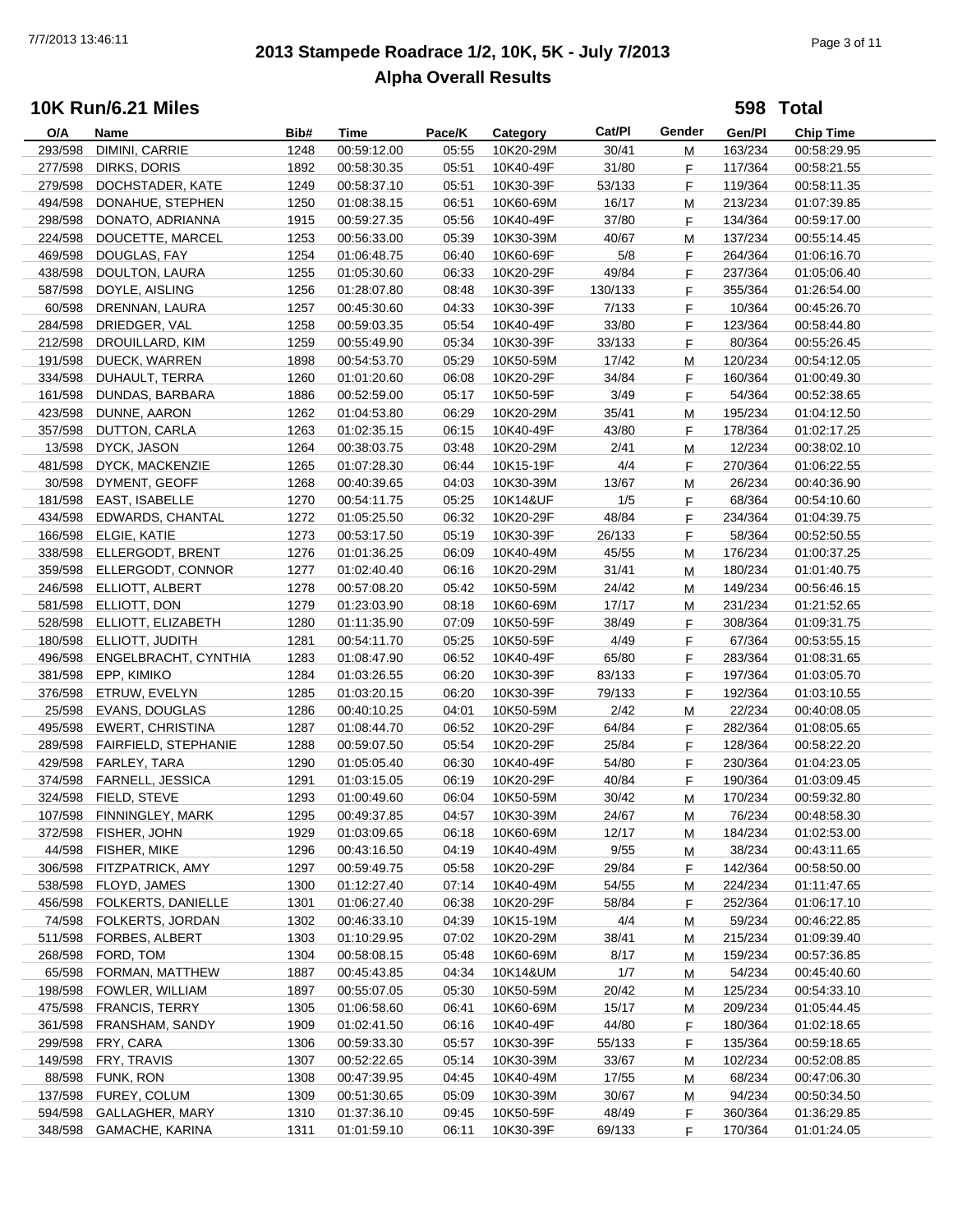# **2013 Stampede Roadrace 1/2, 10K, 5K - July 7/2013** 7/7/2013 13:46:12 Page 4 of 11 **Alpha Overall Results**

**598 Total**

| O/A     | Name                     | Bib# | <b>Time</b> | Pace/K | Category  | Cat/Pl  | Gender | Gen/Pl  | <b>Chip Time</b> |
|---------|--------------------------|------|-------------|--------|-----------|---------|--------|---------|------------------|
| 326/598 | GAUDET, GREG             | 1312 | 01:00:54.65 | 06:05  | 10K50-59M | 31/42   | M      | 171/234 | 01:00:31.80      |
| 170/598 | GAUDET, PAT              | 1313 | 00:53:41.95 | 05:22  | 10K40-49M | 30/55   | М      | 110/234 | 00:52:48.10      |
| 364/598 | <b>GERLACH, KARIN</b>    | 1317 | 01:02:53.30 | 06:17  | 10K50-59F | 20/49   | F      | 183/364 | 01:02:26.45      |
| 546/598 | <b>GERLACH, SUZANNE</b>  | 1318 | 01:14:07.30 | 07:24  | 10K20-29F | 76/84   | F      | 320/364 | 01:13:40.55      |
| 283/598 | <b>GERMAN, VICTORIA</b>  | 1319 | 00:58:58.30 | 05:53  | 10K40-49F | 32/80   | F      | 122/364 | 00:58:14.10      |
|         |                          |      |             |        |           |         |        |         |                  |
| 66/598  | GHAI, SAM                | 1321 | 00:45:46.35 | 04:34  | 10K40-49M | 12/55   | M      | 55/234  | 00:45:40.20      |
| 467/598 | GIOVANOLI, RACHEL        | 1324 | 01:06:48.65 | 06:40  | 10K40-49F | 61/80   | F      | 262/364 | 01:06:25.05      |
| 566/598 | GIURGUIS, GINA           | 1325 | 01:19:18.55 | 07:55  | 10K20-29F | 77/84   | F      | 338/364 | 01:18:56.60      |
| 270/598 | <b>GLOVER, SHANNON</b>   | 1326 | 00:58:09.50 | 05:48  | 10K40-49F | 29/80   | F      | 111/364 | 00:57:38.65      |
| 589/598 | GOLDER, EMMA             | 1327 | 01:29:33.30 | 08:57  | 10K20-29F | 83/84   | F      | 357/364 | 01:28:47.05      |
| 408/598 | GOLDIE, JANICE           | 1328 | 01:04:37.00 | 06:27  | 10K50-59F | 25/49   | F      | 217/364 | 01:04:14.25      |
| 71/598  | <b>GOLDING, CHRIS</b>    | 1889 | 00:45:55.45 | 04:35  | 10K50-59M | 8/42    | М      | 57/234  | 00:45:52.30      |
| 294/598 | GOODFELLOW, MEAGHAN      | 1329 | 00:59:18.35 | 05:55  | 10K20-29F | 27/84   | F      | 131/364 | 00:58:09.80      |
| 389/598 | GOODJOHN, CYNDI          | 1330 | 01:03:45.30 | 06:22  | 10K30-39F | 85/133  | F      | 202/364 | 01:03:13.10      |
| 245/598 | GORDON, GEOFFREY         | 1331 | 00:57:06.75 | 05:42  | 10K40-49M | 40/55   | М      | 148/234 | 00:56:18.10      |
| 194/598 | GORMAN, WESLEY           | 1332 | 00:54:55.55 | 05:29  | 10K50-59M | 19/42   | м      | 122/234 | 00:54:42.40      |
| 211/598 | <b>GRAHAM, TIMOTHY</b>   | 1333 | 00:55:46.15 | 05:34  | 10K30-39M | 37/67   | M      | 132/234 | 00:54:44.65      |
| 134/598 | <b>GRANDONI, KARI</b>    | 1877 | 00:51:13.60 | 05:07  | 10K30-39F | 18/133  | F      | 42/364  | 00:50:03.15      |
|         |                          |      |             |        |           |         |        |         |                  |
| 90/598  | <b>GRANT, ALASTAIR</b>   | 1334 | 00:48:00.65 | 04:48  | 10K30-39M | 23/67   | M      | 69/234  | 00:47:23.90      |
| 67/598  | <b>GRANT, ALLISON</b>    | 1335 | 00:45:49.65 | 04:34  | 10K20-29F | 3/84    | F      | 12/364  | 00:45:40.55      |
| 460/598 | GRAVEL, MARC             | 1337 | 01:06:31.45 | 06:39  | 10K30-39M | 59/67   | M      | 205/234 | 01:06:06.00      |
| 91/598  | <b>GREENFIELD, JAMIE</b> | 1339 | 00:48:16.15 | 04:49  | 10K20-29F | 6/84    | F      | 22/364  | 00:47:43.10      |
| 395/598 | GREENFIELD, WENDY        | 1340 | 01:03:58.65 | 06:23  | 10K50-59F | 22/49   | F      | 207/364 | 01:03:25.15      |
| 461/598 | <b>GRIGG, HEIDI</b>      | 1341 | 01:06:31.55 | 06:39  | 10K30-39F | 95/133  | F      | 256/364 | 01:05:36.90      |
| 353/598 | GUZMAN, NORMA            | 1342 | 01:02:23.15 | 06:14  | 10K40-49F | 42/80   | F      | 174/364 | 01:02:11.20      |
| 6/598   | HAAGER, SEBASTIAN        | 1343 | 00:36:56.05 | 03:41  | 10K30-39M | 3/67    | M      | 6/234   | 00:36:54.30      |
| 588/598 | HACHEY, HONORINE         | 1883 | 01:28:36.70 | 08:51  | 10K20-29F | 82/84   | F      | 356/364 | 01:27:33.75      |
| 131/598 | HAINES, CHELSEA          | 1344 | 00:51:04.95 | 05:06  | 10K30-39F | 17/133  | F      | 40/364  | 00:50:31.80      |
| 256/598 | HALL, RANDALL            | 1345 | 00:57:21.90 | 05:44  | 10K50-59M | 27/42   | M      | 154/234 | 00:57:05.85      |
| 577/598 | <b>HALL, STACI</b>       | 1942 | 01:21:19.40 | 08:07  | 10K20-29F | 79/84   | F      | 348/364 | 01:18:50.45      |
| 185/598 | HALPENNY, CURT           | 1346 | 00:54:19.60 | 05:25  | 10K50-59M | 15/42   |        | 116/234 | 00:53:59.20      |
|         |                          |      |             |        |           |         | M      |         |                  |
| 108/598 | HALPRIN, DANYAEL         | 1347 | 00:49:39.65 | 04:57  | 10K40-49F | 7/80    | F.     | 32/364  | 00:49:31.25      |
| 503/598 | HAMMER, MANDY            | 1348 | 01:09:46.20 | 06:58  | 10K30-39F | 107/133 | F      | 290/364 | 01:08:55.60      |
| 412/598 | HAMMOND, SIMON           | 1349 | 01:04:44.05 | 06:28  | 10K30-39M | 55/67   | М      | 192/234 | 01:03:20.80      |
| 480/598 | HANNA, AMANDA            | 1350 | 01:07:26.40 | 06:44  | 10K30-39F | 99/133  | F      | 269/364 | 01:06:29.45      |
| 21/598  | HANSEN, DANA             | 1352 | 00:39:22.50 | 03:56  | 10K30-39F | 2/133   | F      | 3/364   | 00:39:21.50      |
| 530/598 | HANSEN, LAURIE           | 1353 | 01:11:52.70 | 07:11  | 10K20-29F | 74/84   | F      | 310/364 | 01:11:19.05      |
| 578/598 | HANTZSCH, DARIA          | 1354 | 01:21:52.45 | 08:11  | 10K20-29F | 80/84   | F      | 349/364 | 01:21:23.65      |
| 477/598 | HART, GERRY              | 1356 | 01:07:11.60 | 06:43  | 10K50-59M | 35/42   | M      | 210/234 | 01:06:24.95      |
| 355/598 | HATFIELD, ANDREA         | 1357 | 01:02:28.35 | 06:14  | 10K30-39F | 72/133  | F      | 176/364 | 01:02:11.20      |
| 1/598   | HATHEWAY, OLIVER         | 1358 | 00:33:43.30 | 03:22  | 10K20-29M | 1/41    | M      | 1/234   | 00:33:43.15      |
| 394/598 | HAYNES, SARAH            | 1359 | 01:03:58.10 | 06:23  | 10K30-39F | 86/133  | F.     | 206/364 | 01:03:23.15      |
| 280/598 | HEFFERNAN, KATHERINE     | 1360 | 00:58:45.35 | 05:52  | 10K20-29F | 22/84   | F.     | 120/364 | 00:57:36.50      |
| 205/598 | HELSEN, GWEN             | 1362 | 00:55:35.05 | 05:33  | 10K30-39F | 32/133  | F.     | 77/364  | 00:55:19.50      |
| 571/598 | HENDERSON, EDITH         | 1363 | 01:20:22.10 | 08:02  | 10K60-69F | 7/8     |        | 343/364 | 01:19:11.55      |
|         |                          |      |             |        |           |         | F      |         |                  |
| 490/598 | HEWITT, KAREN            | 1926 | 01:08:28.90 | 06:50  | 10K50-59F | 37/49   | F      | 279/364 | 01:08:01.85      |
| 33/598  | HICKEY, SEAN             | 1365 | 00:41:02.25 | 04:06  | 10K20-29M | 6/41    | M      | 29/234  | 00:40:57.60      |
| 331/598 | HILDEBRANDT, KURTIS      | 1366 | 01:01:10.95 | 06:07  | 10K40-49M | 44/55   | M      | 173/234 | 01:00:03.80      |
| 385/598 | HILL, CATRIONA           | 1879 | 01:03:38.35 | 06:21  | 10K40-49F | 49/80   | F.     | 201/364 | 01:03:20.10      |
| 346/598 | HILLIER, BRETT           | 1368 | 01:01:54.50 | 06:11  | 10K30-39M | 51/67   | M      | 178/234 | 01:00:45.85      |
| 399/598 | HILTON, MICHAEL          | 1369 | 01:04:08.50 | 06:24  | 10K40-49M | 46/55   | M      | 189/234 | 01:03:27.35      |
| 105/598 | HONG, JULIE              | 1373 | 00:49:23.75 | 04:56  | 10K30-39F | 14/133  | F.     | 30/364  | 00:49:16.45      |
| 491/598 | <b>HOPKINS, ERIC</b>     | 1374 | 01:08:31.55 | 06:51  | 10K50-59M | 37/42   | M      | 212/234 | 01:07:15.70      |
| 427/598 | HRUSKA, PAMELA           | 1377 | 01:04:57.85 | 06:29  | 10K30-39M | 56/67   | M      | 198/234 | 01:04:01.05      |
| 534/598 | HUGHSON, PATRICK         | 1380 | 01:12:00.95 | 07:12  | 10K20-29M | 40/41   | M      | 222/234 | 01:10:43.70      |
| 312/598 | HUME, CATHY              | 1381 | 01:00:06.55 | 06:00  | 10K50-59F | 15/49   | F      | 148/364 | 00:59:05.40      |
| 119/598 | HUNT, BILL               | 1382 | 00:50:21.25 | 05:02  | 10K40-49M | 21/55   | M      | 82/234  | 00:50:15.65      |
|         |                          |      |             |        |           |         |        |         |                  |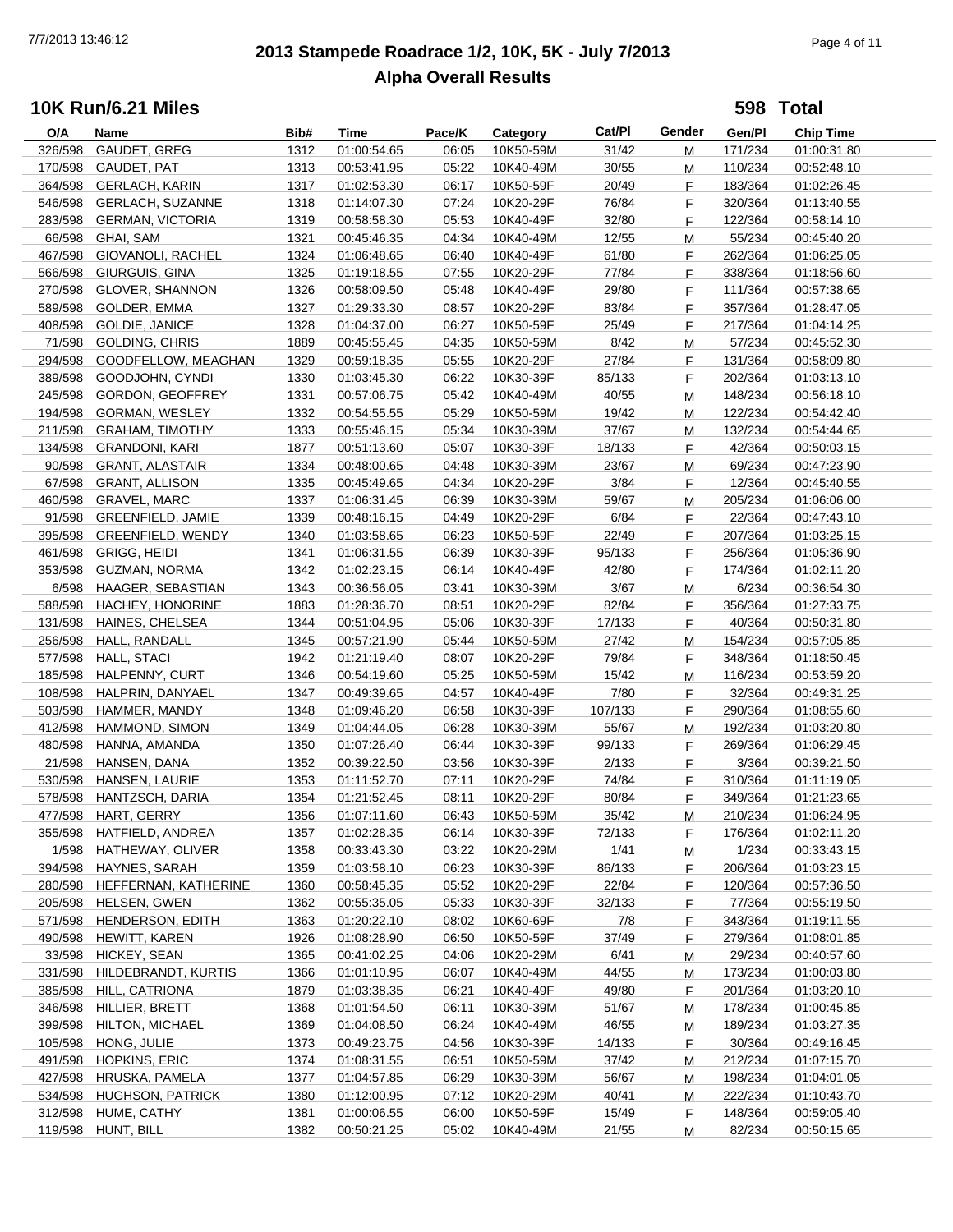# **2013 Stampede Roadrace 1/2, 10K, 5K - July 7/2013** 7/7/2013 13:46:12 Page 5 of 11 **Alpha Overall Results**

**598 Total**

| O/A     | Name                      | Bib# | Time        | Pace/K | Category  | Cat/PI  | Gender | Gen/Pl  | <b>Chip Time</b> |
|---------|---------------------------|------|-------------|--------|-----------|---------|--------|---------|------------------|
| 229/598 | HUSSAINI, YASER           | 1383 | 00:56:46.35 | 05:40  | 10K30-39M | 41/67   | М      | 140/234 | 00:55:42.95      |
| 157/598 | <b>HUSTON, LISA</b>       | 1384 | 00:52:37.65 | 05:15  | 10K20-29F | 13/84   | F      | 51/364  | 00:52:25.70      |
| 308/598 | HUTCHISON, LAURIE         | 1386 | 00:59:53.80 | 05:59  | 10K50-59F | 14/49   | F      | 144/364 | 00:58:53.25      |
| 225/598 | HUYNH, HOA                | 1387 | 00:56:34.40 | 05:39  | 10K30-39F | 36/133  | F      | 88/364  | 00:55:25.65      |
| 561/598 | <b>ISAAC, MYRNA</b>       | 1945 | 01:18:31.75 | 07:51  | 10K50-59F | 42/49   | F      | 333/364 | 01:17:53.20      |
| 36/598  | <b>ISAKOVICH, YURI</b>    | 1389 |             | 04:08  | 10K40-49M | 7/55    |        | 32/234  |                  |
|         |                           |      | 00:41:23.60 |        |           |         | M      |         | 00:41:06.05      |
| 360/598 | ITO, YOSHIAKI             | 1390 | 01:02:40.95 | 06:16  | 10K70+M   | 1/1     | M      | 181/234 | 01:02:36.45      |
| 564/598 | JABUSCH, ERIN             | 1462 | 01:18:42.10 | 07:52  | 10K30-39F | 123/133 | F      | 336/364 | 01:17:55.85      |
| 388/598 | JANEWSKI, MURRAY          | 1391 | 01:03:44.50 | 06:22  | 10K50-59M | 34/42   | M      | 187/234 | 01:03:11.85      |
| 4/598   | JANG, STAN                | 1392 | 00:35:36.05 | 03:33  | 10K40-49M | 2/55    | M      | 4/234   | 00:35:35.75      |
| 574/598 | JOBSON, EMILY             | 1395 | 01:21:11.20 | 08:07  | 10K30-39F | 125/133 | F.     | 345/364 | 01:20:41.35      |
| 38/598  | JOHNSON, KEN              | 1396 | 00:42:32.55 | 04:15  | 10K50-59M | 5/42    | М      | 34/234  | 00:42:30.55      |
| 269/598 | <b>JOHNSTON, RICKI</b>    | 1397 | 00:58:08.85 | 05:48  | 10K40-49F | 28/80   | F      | 110/364 | 00:57:37.10      |
| 94/598  | JOHNSTONE, ROBB           | 1398 | 00:48:34.50 | 04:51  | 10K40-49M | 18/55   | M      | 70/234  | 00:48:13.95      |
| 254/598 | JONGMANS, JEFF            | 1399 | 00:57:19.95 | 05:43  | 10K50-59M | 25/42   | M      | 152/234 | 00:56:17.40      |
| 249/598 | JONGMANS, LINDSEY         | 1400 | 00:57:15.05 | 05:43  | 10K20-29F | 20/84   | F      | 100/364 | 00:56:12.60      |
| 570/598 | JORDAN, VICKIE            | 1401 | 01:19:48.10 | 07:58  | 10K50-59F | 46/49   | F      | 342/364 | 01:19:20.95      |
| 345/598 | JORGENSEN, SUSAN          | 1402 | 01:01:52.30 | 06:11  | 10K30-39F | 68/133  | F.     | 168/364 | 01:01:03.25      |
| 316/598 | KANJI, YASMIN             | 1404 | 01:00:19.45 | 06:01  | 10K50-59F | 16/49   | F.     | 150/364 | 00:59:59.40      |
| 396/598 | KARVINEN, TRISHA          | 1407 | 01:03:58.80 | 06:23  | 10K30-39F | 87/133  | F      | 208/364 | 01:03:38.70      |
|         |                           |      |             |        |           |         |        |         |                  |
| 101/598 | KATHOL, BRIAN             | 1408 | 00:48:59.05 | 04:53  | 10K50-59M | 9/42    | м      | 73/234  | 00:48:52.50      |
| 121/598 | KAWAKAMI, JUN             | 1918 | 00:50:27.95 | 05:02  | 10K40-49M | 22/55   | M      | 84/234  | 00:50:19.80      |
| 199/598 | KAWUCHA, KAREN            | 1409 | 00:55:07.25 | 05:30  | 10K40-49F | 20/80   | F      | 74/364  | 00:54:37.75      |
| 172/598 | <b>KEELING, JAMES</b>     | 1410 | 00:53:45.50 | 05:22  | 10K50-59M | 14/42   | M      | 112/234 | 00:52:27.60      |
| 290/598 | KEMP, ANITA               | 1412 | 00:59:07.50 | 05:54  | 10K40-49F | 35/80   | F      | 129/364 | 00:58:41.40      |
| 2/598   | KENDRICK, NATHAN          | 1914 | 00:33:47.55 | 03:22  | 10K30-39M | 1/67    | M      | 2/234   | 00:33:47.50      |
| 154/598 | KHUBER, KIRAN             | 1413 | 00:52:35.15 | 05:15  | 10K30-39F | 22/133  | F      | 50/364  | 00:52:21.40      |
| 155/598 | KHUBER, SAM               | 1414 | 00:52:35.50 | 05:15  | 10K40-49M | 28/55   | М      | 105/234 | 00:52:22.00      |
| 328/598 | KHULLER, JESSICA          | 1910 | 01:01:05.15 | 06:06  | 10K30-39F | 63/133  | F      | 157/364 | 01:00:12.40      |
| 35/598  | KILBACK, DREW             | 1415 | 00:41:20.95 | 04:08  | 10K50-59M | 4/42    | M      | 31/234  | 00:41:12.85      |
| 380/598 | <b>KLASSEN, CHRISTINE</b> | 1949 | 01:03:23.20 | 06:20  | 10K30-39F | 82/133  | F      | 196/364 | 01:02:42.55      |
| 257/598 | KLASSEN, SCOTT            | 1416 | 00:57:23.35 | 05:44  | 10K30-39M | 46/67   | M      | 155/234 | 00:57:09.90      |
| 48/598  | KLUGE, CONRAD             | 1417 | 00:43:57.85 | 04:23  | 10K30-39M | 16/67   | м      | 42/234  | 00:41:30.65      |
| 432/598 | KOKORUDZ, CHANTAL         | 1419 | 01:05:16.70 | 06:31  | 10K20-29F | 47/84   | F      | 232/364 | 01:04:52.35      |
| 431/598 | KOKORUDZ, SHELLEY         | 1420 | 01:05:16.45 | 06:31  | 10K40-49F | 55/80   | F      | 231/364 | 01:04:52.15      |
| 330/598 | KOKOTT, RYAN              | 1421 | 01:01:09.75 | 06:06  | 10K40-49M | 43/55   |        | 172/234 | 01:01:09.75      |
|         |                           |      |             |        |           |         | M      |         |                  |
| 436/598 | KOMAR, ANNE MARIE         | 1422 | 01:05:26.05 | 06:32  | 10K40-49F | 57/80   | F      | 236/364 | 01:04:12.75      |
| 7/598   | KRAMA, AHMED              | 1881 | 00:37:13.35 | 03:43  | 10K40-49M | 3/55    | M      | 7/234   | 00:37:10.90      |
| 446/598 | <b>KRAMER, JERRY</b>      | 1423 | 01:05:53.25 | 06:35  | 10K40-49M | 50/55   | M      | 202/234 | 01:04:55.90      |
|         | 584/598 KRENTZ, TAMARA    | 1424 | 01:24:32.40 | 08:27  | 10K30-39F | 128/133 | F      | 353/364 | 01:23:27.40      |
| 444/598 | KRENZ, DARLENE            | 1425 | 01:05:51.00 | 06:35  | 10K50-59F | 33/49   | F      | 243/364 | 01:05:02.45      |
| 443/598 | KRENZ, KAITLIN            | 1426 | 01:05:50.45 | 06:35  | 10K20-29F | 53/84   | F.     | 242/364 | 01:05:01.05      |
| 527/598 | KUBASEK, GLENDA           | 1948 | 01:11:33.45 | 07:09  | 10K40-49F | 68/80   | F      | 307/364 | 01:10:23.95      |
| 542/598 | KUHL, GREG                | 1427 | 01:13:01.65 | 07:18  | 10K50-59M | 40/42   | M      | 226/234 | 01:12:47.90      |
| 520/598 | KUIJPER, ALEX             | 1891 | 01:10:57.70 | 07:05  | 10K20-29M | 39/41   | M      | 217/234 | 01:10:32.25      |
| 521/598 | KUIJPER, KIMBERLEY        | 1428 | 01:10:58.35 | 07:05  | 10K20-29F | 71/84   | F      | 304/364 | 01:10:25.65      |
| 523/598 | KUIJPER, PETER            | 1429 | 01:11:07.25 | 07:06  | 10K50-59M | 39/42   | M      | 219/234 | 01:10:33.90      |
| 86/598  | KURRANT, DOUGLAS          | 1431 | 00:47:20.90 | 04:44  | 10K40-49M | 16/55   | M      | 67/234  | 00:46:47.75      |
| 29/598  | LADDS-BOND, DAWN          | 1434 | 00:40:26.35 | 04:02  | 10K30-39F | 3/133   | F      | 4/364   | 00:40:24.40      |
| 403/598 | LAFOND, CODY              | 1913 | 01:04:15.35 | 06:25  | 10K20-29M | 33/41   |        | 190/234 | 01:03:15.00      |
|         |                           |      | 00:56:54.70 |        |           |         | M      |         |                  |
| 235/598 | LAFOND, JAY               | 1876 |             | 05:41  | 10K20-29M | 26/41   | M      | 142/234 | 00:55:55.45      |
| 75/598  | LAFORGE, PAUL             | 1435 | 00:46:42.85 | 04:40  | 10K30-39M | 21/67   | M      | 60/234  | 00:46:40.65      |
| 195/598 | LAGROU, LISA              | 1437 | 00:54:59.15 | 05:29  | 10K30-39F | 31/133  | F.     | 73/364  | 00:54:44.80      |
| 253/598 | LAMB-FAUQUIER, ERIN       | 1441 | 00:57:19.80 | 05:43  | 10K30-39F | 44/133  | F      | 102/364 | 00:57:04.05      |
| 226/598 | LAMBERT, SEAN             | 1442 | 00:56:42.05 | 05:40  | 10K40-49M | 37/55   | M      | 138/234 | 00:55:54.10      |
| 10/598  | LAMBERTS, JASON           | 1443 | 00:37:54.20 | 03:47  | 10K40-49M | 5/55    | M      | 9/234   | 01:06:22.75      |
| 474/598 | LANGEVELD, TRACY          | 1445 | 01:06:58.05 | 06:41  | 10K30-39F | 98/133  | F      | 266/364 | 01:05:44.75      |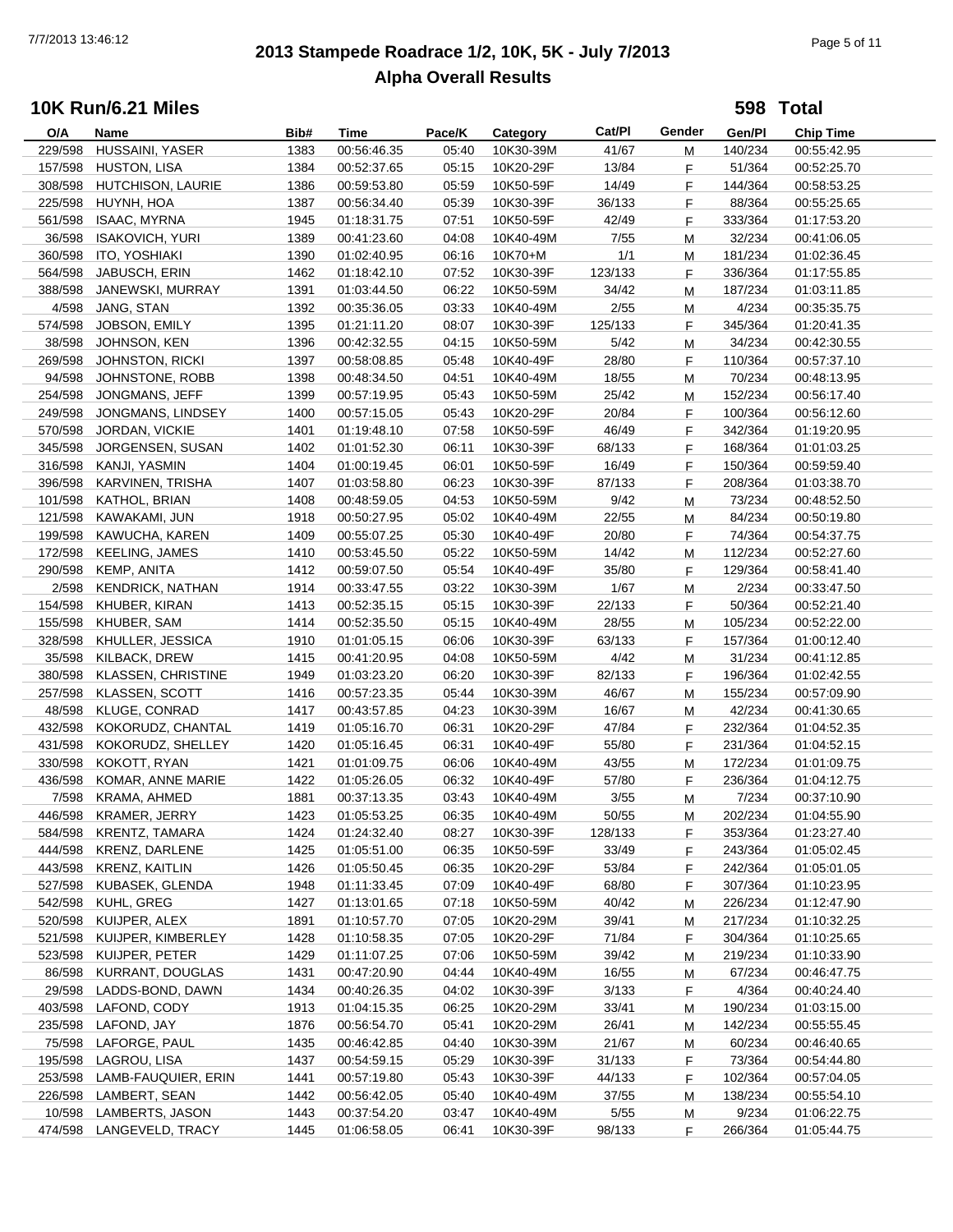# **2013 Stampede Roadrace 1/2, 10K, 5K - July 7/2013** 7/7/2013 13:46:12 Page 6 of 11 **Alpha Overall Results**

|                   | <b>10K Run/6.21 Miles</b>             |      |             |        |                  |         |        |                   | 598 Total        |
|-------------------|---------------------------------------|------|-------------|--------|------------------|---------|--------|-------------------|------------------|
| O/A               | Name                                  | Bib# | Time        | Pace/K | Category         | Cat/PI  | Gender | Gen/Pl            | <b>Chip Time</b> |
| 510/598           | LAU, CAM                              | 1446 | 01:10:15.95 | 07:01  | 10K40-49F        | 67/80   | F.     | 296/364           | 01:10:08.90      |
| 171/598           | LAU, JACOB                            | 1447 | 00:53:44.40 | 05:22  | 10K14&UM         | 4/7     | М      | 111/234           | 00:53:38.45      |
| 549/598           | LAU, NHAN                             | 1448 | 01:14:56.95 | 07:29  | 10K30-39M        | 65/67   | М      | 227/234           | 01:14:50.55      |
| 64/598            | LAURIN, MADISON                       | 1449 | 00:45:43.45 | 04:34  | 10K15-19F        | 1/4     | F      | 11/364            | 00:45:29.10      |
| 550/598           | LAUZON, KATHY                         | 1450 | 01:15:28.55 | 07:32  | 10K40-49F        | 75/80   | F      | 323/364           | 01:14:13.15      |
|                   | 251/598 LEACH, ELEANOR                | 1451 | 00:57:16.40 | 05:43  | 10K30-39F        | 43/133  | F      | 101/364           | 00:56:41.50      |
| 517/598           | LEAL, TIM                             | 1452 | 01:10:48.15 | 07:04  | 10K50-59M        | 38/42   | M      | 216/234           | 01:10:00.65      |
| 167/598           | LEBIHAN, SYLVIE                       | 1917 | 00:53:19.05 | 05:19  | 10K40-49F        | 14/80   | F      | 59/364            | 00:53:14.35      |
| 276/598           | LEBLANC, ERIN                         | 1454 | 00:58:25.45 | 05:50  | 10K30-39F        | 51/133  | F      | 116/364           | 00:57:17.65      |
|                   | 384/598 LEE, CHARISSA                 | 1456 | 01:03:33.75 | 06:21  | 10K30-39F        | 84/133  | F      | 200/364           | 01:02:30.90      |
|                   | 82/598 LEE, DON                       | 1457 | 00:47:08.95 | 04:42  | 10K60-69M        | 2/17    | М      | 64/234            | 00:47:04.55      |
| 484/598           | LEE, LAURA                            | 1458 | 01:07:49.40 | 06:46  | 10K30-39F        | 100/133 | F      | 273/364           | 01:07:11.75      |
| 583/598           | LEE, TRISHA                           | 1459 | 01:24:32.25 | 08:27  | 10K30-39F        | 127/133 | F      | 352/364           | 01:23:27.40      |
| 595/598           | LEIS, JOCELYN                         | 1460 | 01:38:58.25 | 09:53  | 10K20-29F        | 84/84   | F      | 361/364           | 01:37:55.00      |
| 204/598           | LEMKES, DAWN                          | 1461 | 00:55:21.35 | 05:32  | 10K40-49F        | 21/80   | F      | 76/364            | 00:54:55.55      |
|                   | 540/598 LETAL, PETER                  | 1463 | 01:12:30.45 | 07:15  | 10K30-39M        | 64/67   | M      | 225/234           | 01:12:05.30      |
| 46/598            | LEWIS, GWYN                           | 1464 | 00:43:52.15 | 04:23  | 10K20-29M        | 7/41    | М      | 40/234            | 00:43:46.05      |
| 152/598           | LIGHTLE, ROSALIND                     | 1466 | 00:52:31.35 | 05:15  | 10K20-29F        | 12/84   | F      | 49/364            | 00:52:28.10      |
| 516/598           | LOBB, KIRSTEN                         | 1467 | 01:10:44.75 | 07:04  | 10K30-39F        | 114/133 | F      | 301/364           | 01:10:09.35      |
| 515/598           | LOBB, TAYLOR                          | 1468 | 01:10:44.35 | 07:04  | 10K14&UF         | 5/5     | F      | 300/364           | 01:10:09.70      |
| 450/598           | LOKE, CYNTHIA                         | 1470 | 01:06:11.35 | 06:37  | 10K20-29F        | 57/84   | F      | 248/364           | 01:05:15.55      |
| 81/598            | LOURENS, INA                          | 1474 | 00:47:08.55 | 04:42  | 10K60-69F        | 1/8     | F      | 18/364            | 00:45:47.20      |
| 598/598           | LOUW, ELIZE                           | 1475 | 01:52:41.45 | 11:16  | 10K50-59F        | 49/49   | F      | 364/364           | 01:51:19.50      |
| 196/598           | LOWE, JEAN-PAUL                       | 1911 | 00:54:59.65 | 05:29  | 10K20-29M        | 22/41   | M      | 123/234           | 00:54:17.50      |
| 24/598            | LUKINUK, BRENDT                       | 1476 | 00:39:45.60 | 03:58  | 10K30-39M        | 9/67    | М      | 21/234            | 00:39:43.85      |
| 234/598           | LUKINUK, ELIZABETH                    | 1477 | 00:56:54.45 | 05:41  | 10K30-39F        | 40/133  | F.     | 93/364            | 00:56:09.70      |
| 98/598            | LUTES, BARRY                          | 1478 | 00:48:53.95 | 04:53  | 10K60-69M        | 3/17    | М      | 72/234            | 00:48:41.00      |
| 109/598           | MACDONALD, ALIX                       | 1479 | 00:49:43.80 | 04:58  | 10K40-49F        | 8/80    | F      | 33/364            | 00:49:26.95      |
| 193/598           | MACDONALD, ANGELA                     | 1874 | 00:54:55.45 | 05:29  | 10K40-49F        | 19/80   | F      | 72/364            | 00:52:17.25      |
| 485/598           | MACDONALD, LORNA                      | 1480 | 01:07:49.85 | 06:46  | 10K30-39F        | 101/133 | F      | 274/364           | 01:06:58.30      |
| 202/598           | MACDONALD, PAUL                       | 1481 | 00:55:16.90 | 05:31  | 10K20-29M        | 23/41   |        | 128/234           |                  |
| 259/598           | MACDONALD-GRAY, BETH                  | 1885 |             | 05:44  | 10K50-59F        | 9/49    | М<br>F | 103/364           | 00:55:04.05      |
| 100/598           | MACEACHERN, CARLA                     | 1482 | 00:57:26.80 | 04:53  | 10K40-49F        | 5/80    |        |                   | 00:57:14.60      |
|                   |                                       |      | 00:48:58.25 |        |                  |         | F      | 28/364<br>319/364 | 00:48:49.10      |
| 545/598           | MACEACHERN, MEAGHEN                   | 1483 | 01:13:45.90 | 07:22  | 10K30-39F        | 117/133 | F      |                   | 01:13:19.00      |
| 20/598            | MACEACHERN, PAUL<br>MACGILLIVRAY, JAY | 1934 | 00:39:14.15 | 03:55  | 10K40-49M        | 6/55    | М      | 18/234            | 00:39:11.65      |
| 197/598<br>72/598 |                                       | 1484 | 00:55:02.55 | 05:30  | 10K40-49M        | 35/55   | М      | 124/234           | 00:54:46.05      |
|                   | MACKAY, MICHAEL                       | 1485 | 00:46:04.00 | 04:36  | 10K40-49M        | 14/55   | м      | 58/234            | 00:45:54.00      |
|                   | 315/598 MACNEIL, SHEENA               | 1875 | 01:00:14.65 |        | 06:01  10K20-29F | 31/84   |        | 149/364           | 01:00:01.60      |
| 144/598           | MALVAR, ALLEN                         | 1487 | 00:52:01.35 | 05:12  | 10K14&UM         | 2/7     | M      | 98/234            | 00:51:58.85      |
| 579/598           | MAMMONE, KAREN                        | 1405 | 01:22:42.90 | 08:16  | 10K50-59F        | 47/49   | F      | 350/364           | 01:21:51.45      |
| 580/598           | MAMMONE, TONY                         | 1803 | 01:22:43.05 | 08:16  | 10K50-59M        | 41/42   | M      | 230/234           | 01:21:52.25      |
| 487/598           | MARTIN, ANNA                          | 1489 | 01:08:02.45 | 06:48  | 10K40-49F        | 62/80   | F      | 276/364           | 01:06:59.90      |
| 562/598           | MAY, SUSAN                            | 1491 | 01:18:34.70 | 07:51  | 10K50-59F        | 43/49   | F      | 334/364           | 01:17:56.35      |
| 242/598           | MCCANN, CLARE                         | 1493 | 00:57:03.25 | 05:42  | 10K30-39F        | 41/133  | F      | 96/364            | 00:56:27.55      |
| 292/598           | MCCRACKEN, KIM                        | 1496 | 00:59:11.90 | 05:55  | 10K20-29M        | 29/41   | M      | 162/234           | 00:58:29.90      |
| 416/598           | MCDONALD, JANE                        | 1497 | 01:04:49.30 | 06:28  | 10K60-69F        | 4/8     | F      | 223/364           | 01:04:25.90      |
| 281/598           | MCDUFF, CORIE                         | 1211 | 00:58:47.30 | 05:52  | 10K30-39F        | 54/133  | F      | 121/364           | 00:58:16.70      |
| 303/598           | MCGURK, HEIDI                         | 1500 | 00:59:41.55 | 05:58  | 10K40-49F        | 38/80   | F      | 139/364           | 00:58:51.40      |
| 476/598           | MCINTOSH, LYDIA                       | 1501 | 01:07:05.95 | 06:42  | 10K20-29F        | 62/84   | F      | 267/364           | 01:06:20.00      |
| 255/598           | MCINTOSH, RALPH                       | 1502 | 00:57:21.10 | 05:44  | 10K50-59M        | 26/42   | M      | 153/234           | 00:56:34.10      |
| 79/598            | MCKAY, RAYMOND                        | 1503 | 00:47:05.90 | 04:42  | 10K40-49M        | 15/55   | М      | 63/234            | 00:46:59.35      |
| 206/598           | MCKEEN, DOUG                          | 1504 | 00:55:35.95 | 05:33  | 10K40-49M        | 36/55   | M      | 129/234           | 00:54:59.15      |
| 50/598            | MCKENDRICK, KYLIE                     | 1505 | 00:44:30.10 | 04:27  | 10K30-39F        | 5/133   | F.     | 7/364             | 00:44:23.95      |
| 430/598           | MCKINNEY, CHAD                        | 1506 | 01:05:07.90 | 06:30  | 10K20-29M        | 36/41   | M      | 200/234           | 01:04:07.75      |
| 169/598           | MCLAREN, SAMANTHA                     | 1927 | 00:53:36.95 | 05:21  | 10K30-39F        | 27/133  | F      | 60/364            | 00:52:55.00      |
| 49/598            | MCLEAN, BYRON                         | 1507 | 00:44:20.05 | 04:26  | 10K50-59M        | 7/42    | M      | 43/234            | 00:44:17.55      |
| 142/598           | MCLEAN, DOUG                          | 1508 | 00:51:53.50 | 05:11  | 10K60-69M        | 5/17    | M      | 97/234            | 00:51:48.00      |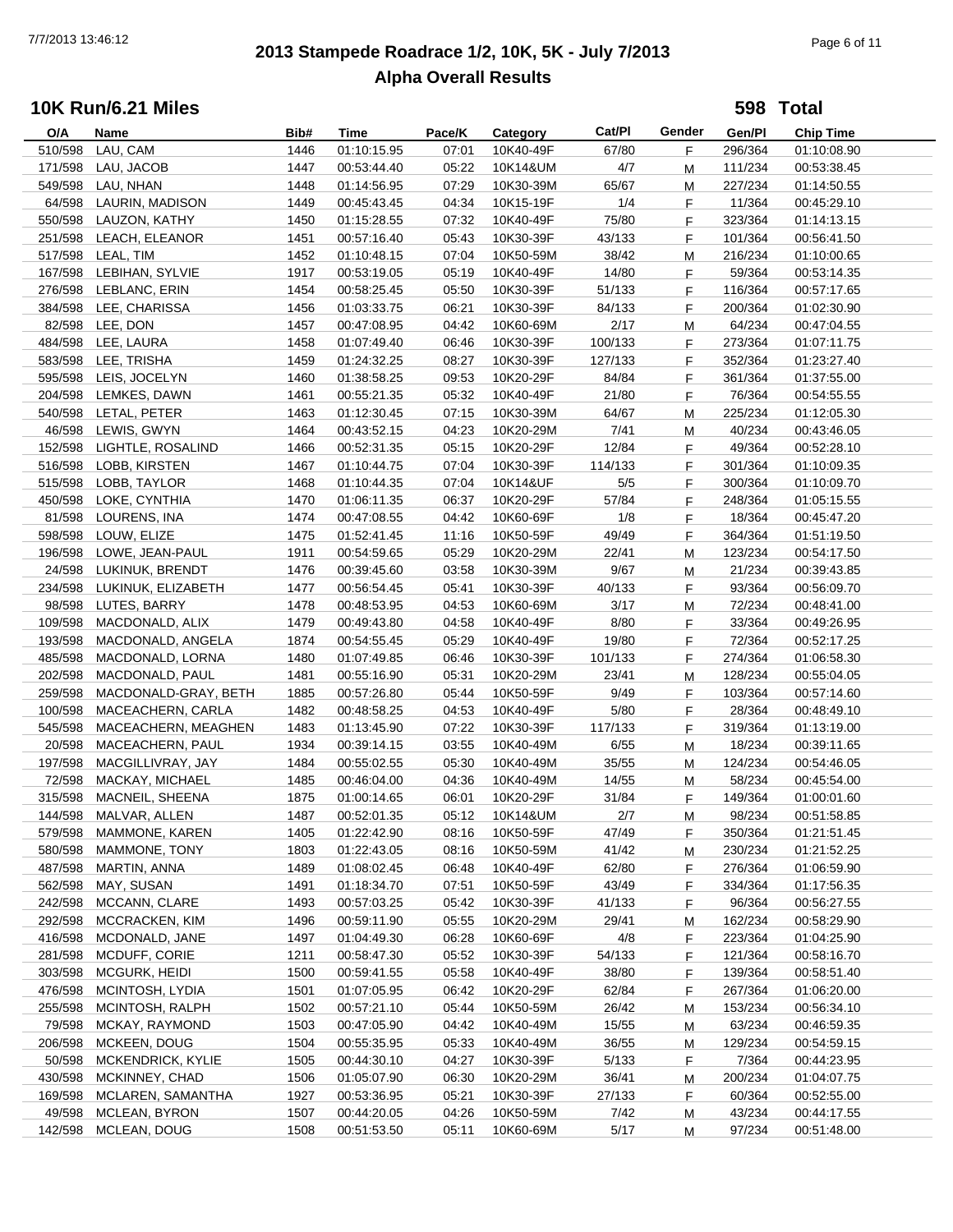# **2013 Stampede Roadrace 1/2, 10K, 5K - July 7/2013** 7/7/2013 13:46:13 Page 7 of 11 **Alpha Overall Results**

**598 Total**

| O/A     | Name                         | Bib# | <b>Time</b> | Pace/K | Category  | Cat/Pl  | Gender | Gen/Pl  | <b>Chip Time</b> |
|---------|------------------------------|------|-------------|--------|-----------|---------|--------|---------|------------------|
| 153/598 | MCLEAN, MICHAEL              | 1933 | 00:52:33.80 | 05:15  | 10K40-49M | 27/55   | M      | 104/234 | 00:51:06.60      |
| 18/598  | MCLEAN, PAULINE              | 1510 | 00:38:59.35 | 03:53  | 10K30-39F | 1/133   | F      | 2/364   | 00:38:57.90      |
| 188/598 | MCMANUS, DAN                 | 1511 | 00:54:27.75 | 05:26  | 10K40-49M | 34/55   | М      | 118/234 | 00:53:55.30      |
| 70/598  | MCMECHAN, KRISTIE            | 1512 | 00:45:54.75 | 04:35  | 10K30-39F | 9/133   | F      | 14/364  | 00:45:49.60      |
| 165/598 | MEAD, THERESA                | 1513 | 00:53:13.25 | 05:19  | 10K40-49F | 13/80   | F      | 57/364  | 00:53:04.95      |
| 471/598 | <b>MEAGHER, TREVOR</b>       | 1514 | 01:06:50.05 | 06:41  | 10K40-49M | 52/55   |        | 206/234 | 01:05:59.55      |
|         |                              |      |             |        |           |         | M      |         |                  |
| 433/598 | MEDING, ELAINE               | 1515 | 01:05:23.20 | 06:32  | 10K50-59F | 31/49   | F      | 233/364 | 01:05:05.90      |
| 19/598  | MEDWID, GREG                 | 1516 | 00:39:04.45 | 03:54  | 10K30-39M | 7/67    | M      | 17/234  | 00:39:01.15      |
| 508/598 | MEHILLAJ, MARJAN             | 1517 | 01:09:54.50 | 06:59  | 10K30-39M | 60/67   | М      | 214/234 | 01:08:20.25      |
| 113/598 | MERCER, PHILLIP              | 1599 | 00:50:03.20 | 05:00  | 10K20-29M | 18/41   | М      | 79/234  | 00:49:11.35      |
| 424/598 | MERWIN, BRITNEY              | 1519 | 01:04:55.70 | 06:29  | 10K20-29F | 46/84   | F      | 229/364 | 01:04:46.10      |
| 593/598 | MEYER, RUSSELL               | 1521 | 01:35:23.20 | 09:32  | 10K50-59M | 42/42   | М      | 234/234 | 01:34:32.65      |
| 449/598 | MILLER, LEAH                 | 1523 | 01:06:10.10 | 06:37  | 10K20-29F | 56/84   | F      | 247/364 | 01:05:13.85      |
| 349/598 | MILLIGAN, IRENE              | 1524 | 01:02:00.20 | 06:12  | 10K50-59F | 18/49   | F      | 171/364 | 01:00:58.70      |
| 419/598 | MOCH, LORI                   | 1528 | 01:04:50.65 | 06:29  | 10K50-59F | 30/49   | F      | 226/364 | 01:04:24.05      |
| 31/598  | MOHALLY, JOHN                | 1530 | 00:40:55.90 | 04:05  | 10K20-29M | 5/41    | M      | 27/234  | 00:40:53.90      |
| 307/598 | MONTGOMERY, KIM              | 1531 | 00:59:50.35 | 05:59  | 10K20-29F | 30/84   | F      | 143/364 | 00:59:25.90      |
| 271/598 | MONTGOMERY-ANDERS, STEEN 532 |      | 00:58:11.85 | 05:49  | 10K50-59M | 28/42   | М      | 160/234 | 00:57:41.60      |
| 282/598 | MONTGOMERY-ANDERS, STEPHANS  |      | 00:58:47.55 | 05:52  | 10K20-29M | 28/41   | М      | 161/234 | 00:58:16.85      |
| 228/598 | MOREY, VALERIE               | 1535 | 00:56:45.65 | 05:40  | 10K30-39F | 37/133  | F      | 89/364  | 00:56:20.80      |
| 407/598 | MORGAN, LINDA                | 1536 | 01:04:29.55 | 06:26  | 10K50-59F | 24/49   | F      | 216/364 | 01:03:57.35      |
|         |                              |      |             |        |           |         |        |         |                  |
| 415/598 | MORNINGSTAR, LANA            | 1538 | 01:04:49.05 | 06:28  | 10K50-59F | 27/49   | F      | 222/364 | 01:04:24.90      |
| 445/598 | <b>MORRIS, CARLA</b>         | 1539 | 01:05:52.50 | 06:35  | 10K30-39F | 90/133  | F      | 244/364 | 01:04:44.50      |
| 104/598 | <b>MORRISON, MATT</b>        | 1541 | 00:49:23.05 | 04:56  | 10K20-29M | 16/41   | M      | 75/234  | 00:48:35.30      |
| 457/598 | MOUNTFORD, NIKKI             | 1542 | 01:06:29.95 | 06:38  | 10K40-49F | 59/80   | F      | 253/364 | 01:05:31.00      |
| 400/598 | MOYNIHAN, DANA               | 1899 | 01:04:12.35 | 06:25  | 10K20-29F | 42/84   | F      | 211/364 | 01:03:44.00      |
| 439/598 | MOYNIHAN, HELENE             | 1938 | 01:05:31.60 | 06:33  | 10K50-59F | 32/49   | F      | 238/364 | 01:05:02.75      |
| 56/598  | MUELLER, KIM                 | 1543 | 00:45:23.60 | 04:32  | 10K30-39F | 6/133   | F      | 9/364   | 00:45:23.60      |
| 135/598 | MUNDT, MIRJA                 | 1545 | 00:51:15.45 | 05:07  | 10K30-39F | 19/133  | F      | 43/364  | 00:50:49.65      |
| 362/598 | MUNOZ, LAURA                 | 1546 | 01:02:42.10 | 06:16  | 10K30-39F | 75/133  | F      | 181/364 | 01:02:19.05      |
| 458/598 | NARANG, MANDEEP              | 1547 | 01:06:30.40 | 06:39  | 10K30-39F | 93/133  | F      | 254/364 | 01:06:23.05      |
| 162/598 | NEMECEK, ANDREA              | 1548 | 00:53:09.70 | 05:18  | 10K30-39F | 24/133  | F.     | 55/364  | 00:53:01.10      |
| 409/598 | NEUMANN, JANET               | 1549 | 01:04:37.35 | 06:27  | 10K50-59F | 26/49   | F      | 218/364 | 01:04:01.20      |
| 514/598 | NEUMANN, ROBERTA             | 1550 | 01:10:42.40 | 07:04  | 10K20-29F | 68/84   | F      | 299/364 | 01:10:06.15      |
| 39/598  | NEVOKSHONOFF, JOEL           | 1551 | 00:42:54.85 | 04:17  | 10K15-19M | 3/4     | M      | 35/234  | 00:42:46.30      |
| 498/598 | NEWMAN, CANDACE              | 1553 | 01:09:14.70 | 06:55  | 10K30-39F | 105/133 | F      | 285/364 | 01:08:23.65      |
| 322/598 | NG, PRISCILLA                | 1554 | 01:00:39.85 | 06:03  | 10K20-29F | 32/84   | F      | 154/364 | 00:59:55.70      |
| 221/598 |                              | 1555 | 00:56:18.00 | 05:37  |           | 24/80   |        | 87/364  |                  |
|         | NISHIHATA, ELAINE            |      |             |        | 10K40-49F |         | F      |         | 00:56:10.00      |
| 143/598 | NITSCHE, SARAH               | 1556 | 00:51:54.30 | 05:11  | 10K50-59F | 2/49    | F      | 46/364  | 00:51:38.60      |
| 123/598 | NIXON, GERRY                 | 1557 | 00:50:35.15 | 05:03  | 10K50-59M | 11/42   | M      | 85/234  | 00:50:22.10      |
| 146/598 | NORTON, NICK                 | 1559 | 00:52:11.05 | 05:13  | 10K40-49M | 25/55   | M      | 99/234  | 00:52:00.85      |
| 365/598 | O'HARA, CARRIE               | 1562 | 01:02:57.00 | 06:17  | 10K30-39F | 76/133  | F      | 184/364 | 01:01:32.20      |
| 301/598 | O'RAE, AMANDA                | 1563 | 00:59:37.80 | 05:57  | 10K30-39F | 57/133  | F      | 137/364 | 00:58:29.80      |
| 512/598 | O'REILLY, CHRISTINE          | 1564 | 01:10:30.55 | 07:03  | 10K30-39F | 112/133 | F      | 297/364 | 01:09:40.05      |
| 201/598 | <b>OCONNELL, KEITH</b>       | 1565 | 00:55:13.90 | 05:31  | 10K30-39M | 36/67   | M      | 127/234 | 00:55:10.80      |
| 333/598 | OGRINS, AUSTIN               | 1566 | 01:01:14.20 | 06:07  | 10K20-29F | 33/84   | F      | 159/364 | 01:00:52.50      |
| 454/598 | OLAR, JOHN                   | 1569 | 01:06:24.70 | 06:38  | 10K40-49M | 51/55   | M      | 204/234 | 01:05:15.00      |
| 367/598 | OLSON, DON                   | 1570 | 01:03:02.60 | 06:18  | 10K60-69M | 11/17   | M      | 182/234 | 01:02:03.10      |
| 366/598 | OLSON, EMMA                  | 1571 | 01:03:02.55 | 06:18  | 10K14&UF  | 2/5     | F      | 185/364 | 01:02:03.30      |
| 590/598 | OPINKO, BARB                 | 1572 | 01:30:47.20 | 09:04  | 10K60-69F | 8/8     | F      | 358/364 | 01:29:40.95      |
| 441/598 | OWEN, JAMIE                  | 1573 | 01:05:41.00 | 06:34  | 10K20-29F | 51/84   | F      | 240/364 | 01:05:23.10      |
| 504/598 | PALOMBO, VICKY               | 1576 | 01:09:48.25 | 06:58  | 10K30-39F | 108/133 | F.     | 291/364 | 01:09:07.65      |
| 329/598 | PARKER, NAOMI                | 1578 | 01:01:09.60 | 06:06  | 10K30-39F | 64/133  | F      | 158/364 | 01:00:31.60      |
| 302/598 | PASIEKA, JANICE              | 1579 | 00:59:41.05 | 05:58  | 10K50-59F | 12/49   |        | 138/364 | 00:59:13.80      |
|         |                              |      |             |        |           |         | F      |         |                  |
| 497/598 | PATEL, KAAJAL                | 1581 | 01:09:14.35 | 06:55  | 10K30-39F | 104/133 | F      | 284/364 | 01:07:48.30      |
| 337/598 | PATEL, TUSHAR                | 1582 | 01:01:36.20 | 06:09  | 10K30-39M | 49/67   | M      | 175/234 | 01:00:10.10      |
| 118/598 | PATERSON, ERYN               | 1583 | 00:50:20.25 | 05:02  | 10K40-49F | 10/80   | F      | 37/364  | 00:50:15.00      |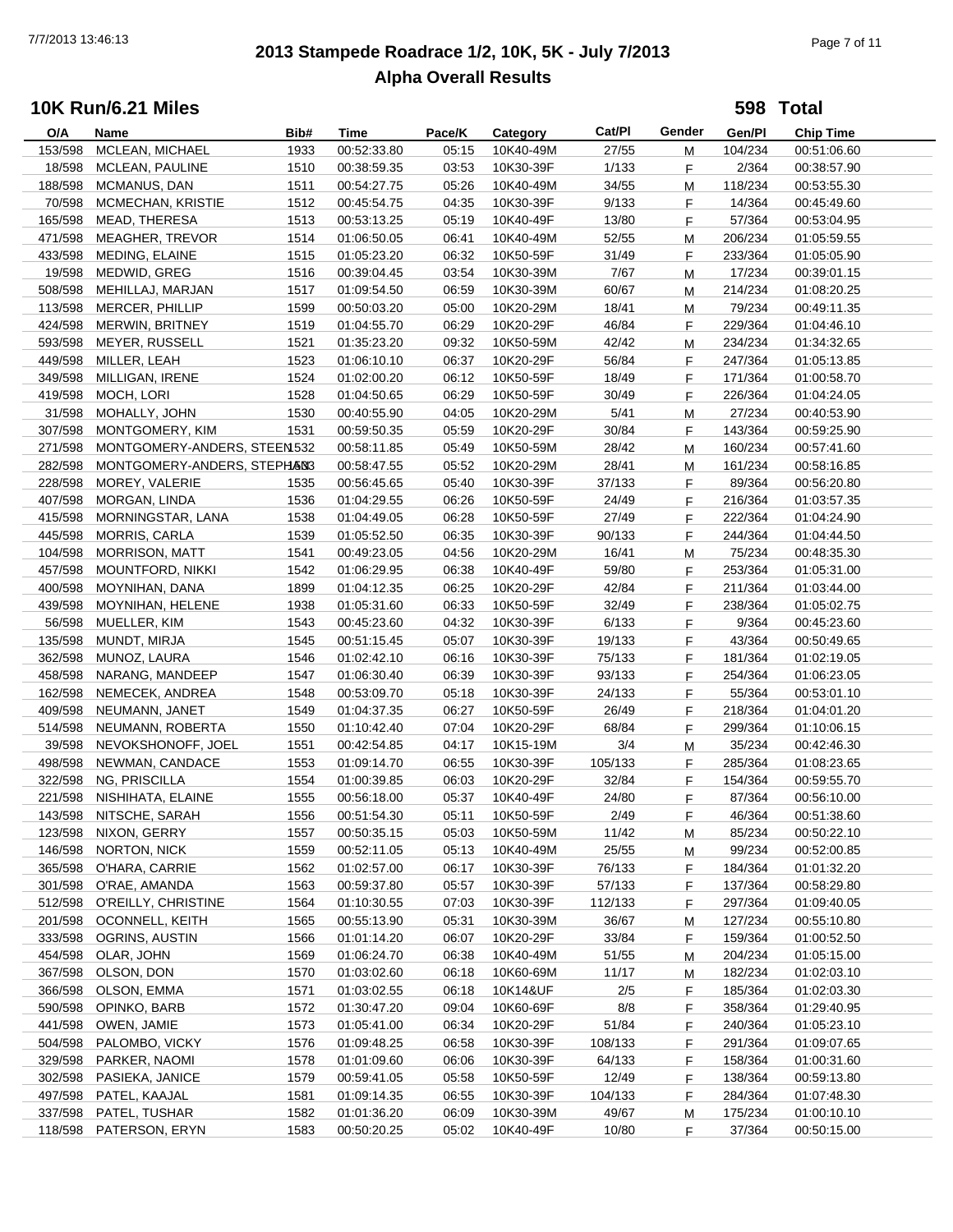# **2013 Stampede Roadrace 1/2, 10K, 5K - July 7/2013** 7/7/2013 13:46:13 Page 8 of 11 **Alpha Overall Results**

**598 Total**

| O/A     | Name                         | Bib# | <b>Time</b> | Pace/K | Category  | Cat/Pl  | Gender | Gen/Pl  | <b>Chip Time</b> |
|---------|------------------------------|------|-------------|--------|-----------|---------|--------|---------|------------------|
| 126/598 | PATERSON, SHANE              | 1584 | 00:50:43.70 | 05:04  | 10K30-39M | 27/67   | М      | 88/234  | 00:49:47.35      |
| 112/598 | PEARCE, CRAIG                | 1939 | 00:49:56.70 | 04:59  | 10K20-29M | 17/41   | M      | 78/234  | 00:49:40.65      |
| 356/598 | PEDLAR, AUBREY               | 1585 | 01:02:28.60 | 06:14  | 10K30-39F | 73/133  | F      | 177/364 | 01:02:12.25      |
| 350/598 | PEDLAR, MATTHEW              | 1586 | 01:02:06.30 | 06:12  | 10K30-39M | 52/67   | М      | 179/234 | 01:01:49.55      |
| 103/598 | PENNO, ERIN                  | 1587 | 00:49:06.35 | 04:54  | 10K30-39F | 13/133  | F      | 29/364  | 00:48:52.35      |
|         |                              |      |             |        |           |         |        |         | 00:57:30.20      |
| 260/598 | PERCIVAL, DONNA              | 1588 | 00:57:41.35 | 05:46  | 10K50-59F | 10/49   | F      | 104/364 |                  |
| 37/598  | PERRON-DESCHENES, MAXANDISE0 |      | 00:42:01.35 | 04:12  | 10K15-19M | 2/4     | M      | 33/234  | 00:41:58.85      |
| 586/598 | PERSAUD, ROGER               | 1591 | 01:26:53.65 | 08:41  | 10K30-39M | 67/67   | М      | 232/234 | 01:25:46.95      |
| 164/598 | PETERS, SARAH                | 1594 | 00:53:12.90 | 05:19  | 10K30-39F | 25/133  | F      | 56/364  | 00:52:59.45      |
| 248/598 | PETRIN, KAITLYN              | 1595 | 00:57:14.85 | 05:43  | 10K20-29F | 19/84   | F      | 99/364  | 00:56:53.35      |
| 305/598 | PETURSSON, CHRISTINE         | 1907 | 00:59:42.60 | 05:58  | 10K20-29F | 28/84   | F      | 141/364 | 00:59:00.60      |
| 304/598 | PETURSSON, TANNIS            | 1908 | 00:59:42.60 | 05:58  | 10K50-59F | 13/49   | F      | 140/364 | 00:59:00.55      |
| 163/598 | PFISTER, CAYDEN              | 1597 | 00:53:11.05 | 05:19  | 10K14&UM  | 3/7     | M      | 108/234 | 00:52:33.30      |
| 295/598 | PHALEN, LINDA                | 1928 | 00:59:19.80 | 05:55  | 10K50-59F | 11/49   | F      | 132/364 | 00:58:38.65      |
| 62/598  | PHILIP, PHILSON              | 1598 | 00:45:40.75 | 04:34  | 10K20-29M | 11/41   | M      | 52/234  | 00:44:51.70      |
| 447/598 | PHILLIPS, JESSICA            | 1600 | 01:06:04.00 | 06:36  | 10K20-29F | 54/84   | F.     | 245/364 | 01:05:26.35      |
| 448/598 | PHILLIPS, JOHANNA            | 1601 | 01:06:04.00 | 06:36  | 10K20-29F | 55/84   | F      | 246/364 | 01:05:26.35      |
| 80/598  | PICK, RHONDA                 | 1602 | 00:47:07.45 | 04:42  | 10K30-39F | 11/133  | F      | 17/364  | 00:47:03.60      |
| 532/598 | PILON, ELYSHIA               |      |             |        |           | 75/84   |        | 311/364 |                  |
|         |                              | 1603 | 01:11:54.05 | 07:11  | 10K20-29F |         | F      |         | 01:11:03.15      |
| 576/598 | PINSENT, HOLLY               | 1604 | 01:21:19.15 | 08:07  | 10K20-29F | 78/84   | F      | 347/364 | 01:18:49.50      |
| 200/598 | PISKO, MATT                  | 1605 | 00:55:10.05 | 05:31  | 10K30-39M | 35/67   | M      | 126/234 | 00:54:01.25      |
| 111/598 | PLETT, STEVE                 | 1607 | 00:49:51.55 | 04:59  | 10K40-49M | 20/55   | M      | 77/234  | 00:49:35.05      |
| 405/598 | PORTERFIELD, KAREN           | 1608 | 01:04:18.10 | 06:25  | 10K30-39F | 89/133  | F      | 214/364 | 01:04:13.90      |
| 273/598 | POULOS, TARA                 | 1609 | 00:58:19.40 | 05:49  | 10K40-49F | 30/80   | F.     | 113/364 | 00:57:53.15      |
| 410/598 | POVASCHUK, SHIZUKA           | 1611 | 01:04:40.05 | 06:28  | 10K20-29F | 44/84   | F      | 219/364 | 01:04:00.15      |
| 258/598 | POWELL, ADAM                 | 1612 | 00:57:24.40 | 05:44  | 10K14&UM  | 6/7     | M      | 156/234 | 00:56:52.60      |
| 327/598 | POWELL, MARIA                | 1699 | 01:01:00.50 | 06:06  | 10K40-49F | 40/80   | F      | 156/364 | 01:00:43.90      |
| 565/598 | POWELL, SHELLEY              | 1614 | 01:19:17.50 | 07:55  | 10K40-49F | 78/80   | F      | 337/364 | 01:18:46.25      |
| 89/598  | PREVATT, CHANTEL             | 1616 | 00:47:40.60 | 04:46  | 10K30-39F | 12/133  | F      | 21/364  | 00:47:31.15      |
| 17/598  | PRICE, CAIRNS                | 1617 | 00:38:57.70 | 03:53  | 10K30-39M | 6/67    | M      | 16/234  | 00:38:56.45      |
| 219/598 | PYKERMAN, KAREN              | 1619 | 00:56:15.45 | 05:37  | 10K20-29F | 18/84   | F.     | 85/364  | 00:56:02.80      |
| 23/598  | QUINN, COLTON                | 1620 | 00:39:40.65 | 03:58  | 10K15-19M | 1/4     |        | 20/234  | 00:39:37.05      |
|         |                              |      |             |        |           |         | M      |         |                  |
| 342/598 | QUINN, KRIS                  | 1621 | 01:01:46.35 | 06:10  | 10K30-39M | 50/67   | M      | 177/234 | 01:01:27.80      |
| 509/598 | QUIRK, MICHELE               | 1662 | 01:10:05.40 | 07:00  | 10K30-39F | 111/133 | F      | 295/364 | 01:10:02.35      |
| 114/598 | RAFF, TIMOTHY                | 1623 | 00:50:13.15 | 05:01  | 10K50-59M | 10/42   | M      | 80/234  | 00:49:57.40      |
| 351/598 | REEVE, REBECCA               | 1625 | 01:02:13.25 | 06:13  | 10K30-39F | 70/133  | F.     | 172/364 | 01:00:49.10      |
| 373/598 | <b>REGIER, CHASTITY</b>      | 1626 | 01:03:11.35 | 06:19  | 10K30-39F | 78/133  | F      | 189/364 | 01:02:47.50      |
| 582/598 | RENSHAW, PRU                 | 1629 | 01:23:58.70 | 08:23  | 10K20-29F | 81/84   | F      | 351/364 | 01:23:12.85      |
| 266/598 | REYNOLDS, VERED              | 1630 | 00:57:57.35 | 05:47  | 10K30-39F | 46/133  | F      | 108/364 | 00:57:44.90      |
| 418/598 | RICE, CAROL                  | 1631 | 01:04:50.55 | 06:29  | 10K50-59F | 29/49   | F      | 225/364 | 01:04:23.95      |
| 371/598 | RICHARDSON, CARA             | 1632 | 01:03:07.20 | 06:18  | 10K40-49F | 45/80   | F      | 188/364 | 01:02:13.60      |
| 150/598 | RIEMANN, CAROLYNN            | 1633 | 00:52:26.15 | 05:14  | 10K40-49F | 11/80   | F      | 48/364  | 00:52:17.80      |
| 325/598 | RIENDEAU, MARNEY             | 1628 | 01:00:54.55 | 06:05  | 10K50-59F | 17/49   | F.     | 155/364 | 01:00:30.70      |
| 466/598 | RIOS, CAMILA                 | 1634 | 01:06:43.40 | 06:40  | 10K20-29F | 59/84   | F.     | 261/364 | 01:05:56.25      |
| 391/598 | RIVERA, FERDINAND            | 1635 | 01:03:46.75 | 06:22  | 10K30-39M | 54/67   | M      | 188/234 | 01:03:35.00      |
| 499/598 | ROCK, LUCY                   | 1639 | 01:09:20.60 | 06:56  | 10K40-49F | 66/80   | F      | 286/364 | 01:08:09.30      |
| 117/598 | ROIZ, CRISTINA               | 1640 | 00:50:16.20 | 05:01  | 10K20-29F | 10/84   |        | 36/364  | 00:50:04.65      |
|         |                              |      |             |        |           |         | F      |         |                  |
| 397/598 | ROKOSH, EMMA                 | 1641 | 01:04:00.30 | 06:24  | 10K20-29F | 41/84   | F      | 209/364 | 01:03:29.80      |
| 318/598 | ROSCA, ELVIRA                | 1642 | 01:00:36.00 | 06:03  | 10K30-39F | 61/133  | F      | 152/364 | 01:00:01.70      |
| 138/598 | ROSETE, ROB                  | 1643 | 00:51:34.35 | 05:09  | 10K40-49M | 24/55   | M      | 95/234  | 00:51:17.55      |
| 42/598  | ROTH, REBECCA                | 1644 | 00:43:12.35 | 04:19  | 10K20-29F | 1/84    | F.     | 6/364   | 00:43:08.45      |
| 401/598 | ROTTLER, KRISTIN             | 1645 | 01:04:14.90 | 06:25  | 10K20-29F | 43/84   | F.     | 212/364 | 01:04:06.60      |
| 286/598 | ROWLAND, CHERYL              | 1646 | 00:59:06.25 | 05:54  | 10K20-29F | 23/84   | F      | 125/364 | 00:57:47.70      |
| 296/598 | SADLER, JONATHAN             | 1649 | 00:59:23.45 | 05:56  | 10K60-69M | 9/17    | M      | 164/234 | 00:59:03.60      |
| 551/598 | SADLER, SALLY                | 1650 | 01:15:28.65 | 07:32  | 10K50-59F | 41/49   | F      | 324/364 | 01:14:12.45      |
| 247/598 | SAEGER, SIMONE               | 1651 | 00:57:13.20 | 05:43  | 10K40-49F | 26/80   | F      | 98/364  | 00:56:58.90      |
| 43/598  | SAETRE, MARTY                | 1652 | 00:43:13.95 | 04:19  | 10K30-39M | 15/67   | M      | 37/234  | 00:43:09.80      |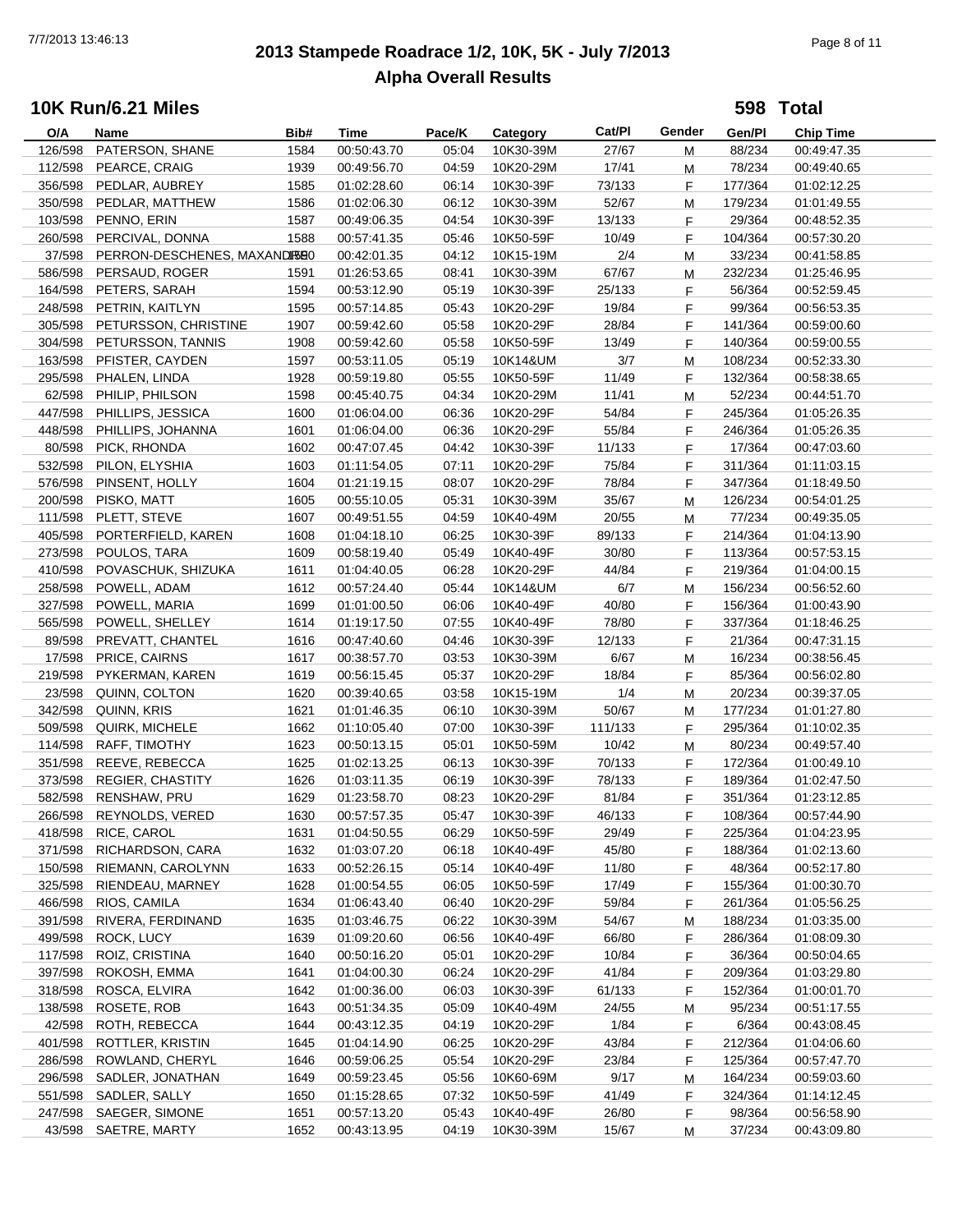# **2013 Stampede Roadrace 1/2, 10K, 5K - July 7/2013** 7/7/2013 13:46:14 Page 9 of 11 **Alpha Overall Results**

**598 Total**

| O/A     | Name                    | Bib# | <b>Time</b> | Pace/K | Category  | Cat/Pl  | Gender | Gen/Pl  | <b>Chip Time</b> |
|---------|-------------------------|------|-------------|--------|-----------|---------|--------|---------|------------------|
| 392/598 | SAMBORSKI, BRENDA       | 1654 | 01:03:54.95 | 06:23  | 10K40-49F | 50/80   | F      | 204/364 | 01:03:45.90      |
| 250/598 | SAMSON, MARCO           | 1655 | 00:57:16.25 | 05:43  | 10K30-39M | 45/67   | M      | 150/234 | 00:56:41.20      |
| 505/598 | SANDHU, MANDEEP         | 1936 | 01:09:51.15 | 06:59  | 10K20-29F | 67/84   | F      | 292/364 | 01:09:25.65      |
| 404/598 | SANDHU, RANJOT          | 1656 | 01:04:16.25 | 06:25  | 10K20-29M | 34/41   | M      | 191/234 | 01:03:51.50      |
| 473/598 | SANESH, BRIAN           | 1657 | 01:06:55.45 | 06:41  | 10K40-49M | 53/55   | M      | 208/234 | 01:05:42.25      |
| 321/598 | SAVISKOFF, CHRISTINA    | 1658 | 01:00:39.65 | 06:03  | 10K30-39F | 62/133  | F      | 153/364 | 01:00:28.10      |
| 363/598 | SCHAFFLAND, UTE         | 1661 | 01:02:46.95 | 06:16  | 10K50-59F | 19/49   | F      | 182/364 | 01:01:46.25      |
| 173/598 | SCHLAUCH, JENNY         | 1906 | 00:53:48.80 | 05:22  | 10K30-39F | 28/133  |        | 61/364  |                  |
|         |                         |      |             |        |           |         | F.     |         | 00:53:19.90      |
| 264/598 | SCHNEIDER, RIA          | 1663 | 00:57:55.30 | 05:47  | 10K30-39F | 45/133  | F      | 106/364 | 00:57:43.50      |
| 97/598  | SCHWARZ, ANTHONY        | 1664 | 00:48:53.55 | 04:53  | 10K20-29M | 15/41   | M      | 71/234  | 00:48:24.90      |
| 214/598 | SCOTT, ERIN             | 1665 | 00:56:04.40 | 05:36  | 10K20-29F | 17/84   | F      | 82/364  | 00:55:50.30      |
| 558/598 | <b>SCREPNEK, NICOLE</b> | 1667 | 01:17:20.85 | 07:44  | 10K30-39F | 122/133 | F      | 330/364 | 01:15:58.70      |
| 240/598 | <b>SEARS, ANDREW</b>    | 1668 | 00:57:01.45 | 05:42  | 10K30-39M | 44/67   | M      | 146/234 | 00:56:46.10      |
|         | 238/598 SEARS, BRAD     | 1916 | 00:57:00.40 | 05:42  | 10K30-39M | 42/67   | M      | 144/234 | 00:56:44.95      |
| 492/598 | SEGUIN, JESSICA         | 1669 | 01:08:35.15 | 06:51  | 10K20-29F | 63/84   | F      | 280/364 | 01:08:00.80      |
| 99/598  | SEITZ, DESIRAE          | 1670 | 00:48:54.85 | 04:53  | 10K20-29F | 9/84    | F.     | 27/364  | 00:48:48.30      |
| 15/598  | SELLERS, CORY           | 1671 | 00:38:33.95 | 03:51  | 10K30-39M | 5/67    | M      | 14/234  | 00:38:32.20      |
| 27/598  | SEMLER, WES             | 1941 | 00:40:20.30 | 04:02  | 10K30-39M | 11/67   | M      | 24/234  | 00:40:16.45      |
| 468/598 | SEREMETKOSKA, MARINELA  | 1672 | 01:06:48.65 | 06:40  | 10K20-29F | 60/84   | F      | 263/364 | 01:06:28.40      |
| 452/598 | SHARIF, AMANDA          | 1676 | 01:06:14.25 | 06:37  | 10K30-39F | 91/133  | F      | 250/364 | 01:05:40.50      |
| 129/598 | SHARKEY, SAMUEL         | 1677 | 00:50:56.35 | 05:05  | 10K20-29M | 20/41   | M      | 90/234  | 00:50:53.50      |
| 358/598 | SHAW-WELDON, SHELLEY    | 1678 | 01:02:38.85 | 06:15  | 10K30-39F | 74/133  | F      | 179/364 | 01:02:17.15      |
| 139/598 | SHEDDEN, DARRYL         | 1679 | 00:51:36.90 | 05:09  | 10K30-39M | 31/67   | M      | 96/234  | 00:51:26.70      |
| 106/598 | SILENZI, KARYN          | 1681 | 00:49:30.70 | 04:57  | 10K40-49F | 6/80    | F      | 31/364  | 00:49:26.25      |
| 216/598 | SILVESTRI, JOSEPHINE    | 1682 | 00:56:07.55 | 05:36  | 10K30-39F | 34/133  | F      | 83/364  | 00:54:59.00      |
| 183/598 | SIMPSON, ROB            | 1685 | 00:54:17.75 | 05:25  | 10K40-49M | 32/55   | М      | 114/234 | 00:54:02.00      |
| 252/598 | SINCLAIR, MATT          | 1648 | 00:57:16.95 | 05:43  | 10K20-29M | 27/41   | М      | 151/234 | 00:56:55.45      |
| 455/598 | SIRAN, CARLA            | 1686 | 01:06:26.75 | 06:38  | 10K30-39F | 92/133  | F      | 251/364 | 01:05:01.70      |
| 335/598 | SIU, MARIA              | 1687 | 01:01:22.15 | 06:08  | 10K30-39F | 65/133  | F      | 161/364 | 01:01:09.30      |
| 552/598 | SKAR, KELLEY            | 1905 | 01:16:03.95 | 07:36  | 10K30-39M | 66/67   | M      | 228/234 | 01:15:42.00      |
| 32/598  | SKEA, KEN               | 1688 | 00:41:02.00 | 04:06  | 10K50-59M | 3/42    | M      | 28/234  | 00:40:58.35      |
| 133/598 | SKOV, BONNIE            | 1689 | 00:51:12.10 | 05:07  | 10K60-69F | 2/8     | F      | 41/364  | 00:51:04.95      |
| 140/598 | SKULSKY, THERESA        | 1691 | 00:51:36.90 | 05:09  | 10K30-39F | 20/133  | F      | 44/364  | 00:51:27.65      |
| 557/598 | SLATER, AMANDA          | 1692 | 01:17:20.45 | 07:44  | 10K30-39F | 121/133 | F      | 329/364 | 01:17:08.40      |
| 189/598 | SMITH, KEVIN            | 1694 | 00:54:33.85 | 05:27  | 10K50-59M | 16/42   | M      | 119/234 | 00:54:12.50      |
| 51/598  | SMITH, LINDSEY          | 1695 | 00:44:30.95 | 04:27  | 10K30-39M | 17/67   | M      | 44/234  | 00:44:19.20      |
| 222/598 | SMITH, VAUGHN           | 1697 | 00:56:22.85 | 05:38  | 10K20-29M | 25/41   | М      | 135/234 | 00:55:48.55      |
| 464/598 | SNELL, DIANA            | 1698 | 01:06:33.85 | 06:39  | 10K30-39F | 97/133  | F      | 259/364 | 01:06:23.70      |
|         | 426/598 SNELL, FRED     | 1755 | 01:04:56.90 | 06:29  | 10K60-69M | 14/17   | M      | 197/234 | 01:04:47.20      |
| 272/598 | SNOW, ALISON            | 1937 | 00:58:16.85 | 05:49  | 10K30-39F | 48/133  | F      | 112/364 | 00:57:50.95      |
| 267/598 | SOUCHOTTE, LAURIE       | 1756 | 00:58:02.05 | 05:48  | 10K30-39F | 47/133  | F      | 109/364 | 00:57:51.60      |
| 209/598 | SPIELMAN, ANDREW        |      |             |        | 10K20-29M |         |        | 130/234 |                  |
|         | SPITZNAGEL, MICHAEL     | 1757 | 00:55:42.95 | 05:34  |           | 24/41   | M      |         | 00:54:09.30      |
| 58/598  | ST CROIX, CORY          | 1758 | 00:45:27.90 | 04:32  | 10K20-29M | 10/41   | M      | 49/234  | 00:44:49.65      |
| 437/598 | STADER, RAY             | 1759 | 01:05:29.75 | 06:32  | 10K30-39M | 57/67   | M      | 201/234 | 01:05:29.75      |
| 40/598  |                         | 1762 | 00:43:01.70 | 04:18  | 10K40-49M | 8/55    | M      | 36/234  | 00:42:51.05      |
| 26/598  | STANG, JASON            | 1764 | 00:40:18.45 | 04:01  | 10K30-39M | 10/67   | M      | 23/234  | 00:40:14.55      |
| 95/598  | STAPLETON, LESLEY ANN   | 1765 | 00:48:39.20 | 04:51  | 10K20-29F | 7/84    | F      | 25/364  | 00:48:32.35      |
| 377/598 | STEIDL, MICHELLE        | 1766 | 01:03:20.95 | 06:20  | 10K30-39F | 80/133  | F      | 193/364 | 01:02:48.25      |
| 85/598  | STEIN, JARED            | 1767 | 00:47:20.35 | 04:44  | 10K20-29M | 14/41   | M      | 66/234  | 00:47:10.45      |
| 414/598 | STEIN, MARINA           | 1768 | 01:04:46.30 | 06:28  | 10K20-29F | 45/84   | F.     | 221/364 | 01:04:36.35      |
| 145/598 | STERLING, ANNE          | 1770 | 00:52:08.35 | 05:12  | 10K20-29F | 11/84   | F.     | 47/364  | 00:52:01.90      |
| 125/598 | STERLING, MARK          | 1771 | 00:50:43.00 | 05:04  | 10K20-29M | 19/41   | M      | 87/234  | 00:50:37.95      |
| 336/598 | STEVENSON, KIM          | 1774 | 01:01:32.15 | 06:09  | 10K40-49F | 41/80   | F      | 162/364 | 01:01:25.30      |
|         | 78/598 STEWART, DARREN  | 1775 | 00:47:01.60 | 04:42  | 10K30-39M | 22/67   | M      | 62/234  | 00:46:56.80      |
| 548/598 | STEWART, JACKELINE      | 1776 | 01:14:39.05 | 07:27  | 10K40-49F | 74/80   | F      | 322/364 | 01:13:30.30      |
| 263/598 | STEWART, JIM            | 1777 | 00:57:53.70 | 05:47  | 10K30-39M | 47/67   | M      | 158/234 | 00:57:49.55      |
|         | 77/598 STEWART, RHIAN   | 1778 | 00:47:01.35 | 04:42  | 10K30-39F | 10/133  | F      | 16/364  | 00:46:56.10      |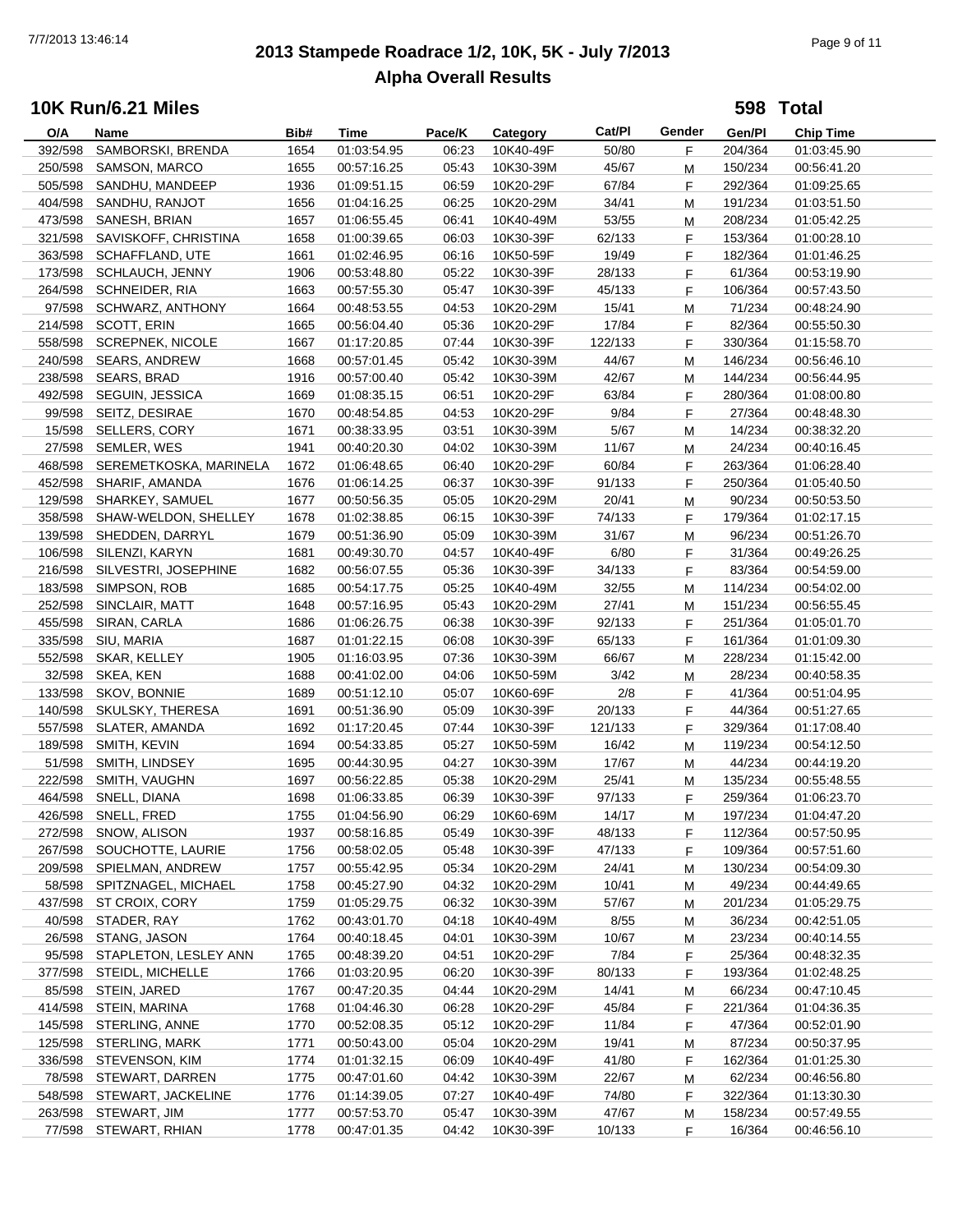# **2013 Stampede Roadrace 1/2, 10K, 5K - July 7/2013** 7/7/2013 13:46:14 Page 10 of 11 **Alpha Overall Results**

**598 Total**

| O/A     | Name                       | Bib# | Time        | Pace/K | Category  | Cat/Pl  | Gender | Gen/Pl  | <b>Chip Time</b> |  |
|---------|----------------------------|------|-------------|--------|-----------|---------|--------|---------|------------------|--|
| 22/598  | STORCK, ARIC               | 1780 | 00:39:36.15 | 03:57  | 10K30-39M | 8/67    | М      | 19/234  | 00:39:34.00      |  |
| 61/598  | STRANSKY, JEFF             | 1782 | 00:45:35.95 | 04:33  | 10K40-49M | 11/55   | М      | 51/234  | 00:45:00.00      |  |
| 390/598 | SUKOVIEFF, DONNA           | 1783 | 01:03:45.85 | 06:22  | 10K60-69F | 3/8     | F      | 203/364 | 01:03:25.95      |  |
| 217/598 | SULLIVAN, KELLY            | 1784 | 00:56:09.40 | 05:36  | 10K40-49F | 23/80   | F      | 84/364  | 00:55:56.50      |  |
| 34/598  | SUTER, JASON               | 1786 | 00:41:18.55 | 04:07  | 10K30-39M | 14/67   | M      | 30/234  | 00:41:15.95      |  |
|         | 83/598 SUTER, KERRY        | 1890 | 00:47:14.90 | 04:43  | 10K20-29F | 5/84    | F      | 19/364  | 00:47:12.15      |  |
|         | 53/598 SUTTER, BLAKE       | 1787 |             | 04:30  |           | 18/67   |        | 46/234  |                  |  |
|         |                            |      | 00:45:06.70 |        | 10K30-39M |         | M      |         | 00:45:00.45      |  |
| 597/598 | SWANSON, SHARLA            | 1788 | 01:41:16.45 | 10:07  | 10K30-39F | 133/133 | F.     | 363/364 | 01:40:23.00      |  |
| 332/598 | TAYLOR, JEFF               | 1790 | 01:01:11.85 | 06:07  | 10K50-59M | 32/42   | М      | 174/234 | 01:00:08.50      |  |
| 489/598 | <b>TESSIER, MELANIE</b>    | 1792 | 01:08:15.70 | 06:49  | 10K30-39F | 103/133 | F.     | 278/364 | 01:08:03.55      |  |
| 179/598 | THEROUX, MICHAEL           | 1793 | 00:54:08.95 | 05:24  | 10K40-49M | 31/55   | М      | 113/234 | 00:53:37.00      |  |
| 230/598 | THERRIEN, MOLLY            | 1794 | 00:56:47.55 | 05:40  | 10K30-39F | 38/133  | F.     | 90/364  | 00:56:28.35      |  |
| 375/598 | THOMAS, NEDINE             | 1795 | 01:03:19.00 | 06:19  | 10K40-49F | 46/80   | F      | 191/364 | 01:02:39.75      |  |
| 393/598 | THOMPSON, TRACEY           | 1797 | 01:03:55.90 | 06:23  | 10K40-49F | 51/80   | F      | 205/364 | 01:02:49.55      |  |
| 568/598 | THORP, LAURA               | 1798 | 01:19:20.40 | 07:56  | 10K40-49F | 79/80   | F.     | 340/364 | 01:18:18.15      |  |
| 265/598 | THORPE, JENNY              | 1799 | 00:57:56.95 | 05:47  | 10K40-49F | 27/80   | F.     | 107/364 | 00:57:20.90      |  |
| 76/598  | TIERNEY, MARK              | 1896 | 00:46:57.25 | 04:41  | 10K20-29M | 12/41   | M      | 61/234  | 00:46:49.10      |  |
| 563/598 | <b>TOEWS, JANICE</b>       | 1800 | 01:18:35.75 | 07:51  | 10K50-59F | 44/49   | F.     | 335/364 | 01:17:57.80      |  |
| 63/598  | TOMEI, LUCAS               | 1801 | 00:45:42.95 | 04:34  | 10K30-39M | 20/67   | М      | 53/234  | 00:45:34.70      |  |
| 291/598 | TOMEI, RACHEL              | 1802 | 00:59:10.75 | 05:55  | 10K20-29F | 26/84   | F      | 130/364 | 00:58:28.95      |  |
| 522/598 | TOWNSEND, JEFFREY          | 1804 | 01:10:59.15 | 07:05  | 10K30-39M | 61/67   | M      | 218/234 | 01:10:39.00      |  |
| 478/598 | <b>TURNQUIST, PATRICIA</b> | 1805 | 01:07:11.70 | 06:43  | 10K50-59F | 35/49   | F      | 268/364 | 01:06:25.50      |  |
| 233/598 | UYS, CLOETE                | 1806 | 00:56:52.70 | 05:41  | 10K50-59M | 23/42   | M      | 141/234 | 00:56:24.45      |  |
| 215/598 | UYS, RUAN                  | 1807 | 00:56:05.90 | 05:36  | 10K30-39M | 38/67   | М      | 133/234 | 00:55:42.05      |  |
| 483/598 |                            | 1808 | 01:07:37.90 | 06:45  | 10K50-59F | 36/49   | F.     | 272/364 |                  |  |
|         | VAIL, CECILIA              |      |             |        |           |         |        |         | 01:06:50.55      |  |
| 45/598  | VAIL, PETER                | 1809 | 00:43:17.65 | 04:19  | 10K50-59M | 6/42    | M      | 39/234  | 00:43:14.05      |  |
| 208/598 | VALGE, EVELYN              | 1810 | 00:55:40.65 | 05:34  | 10K50-59F | 6/49    | F.     | 79/364  | 00:55:17.80      |  |
| 536/598 | VAN DER ZEE, TYLER         | 1811 | 01:12:10.20 | 07:13  | 10K20-29M | 41/41   | М      | 223/234 | 01:11:18.25      |  |
| 553/598 | VAN HEMERT, LISA           | 1812 | 01:16:29.55 | 07:38  | 10K40-49F | 76/80   | F.     | 325/364 | 01:16:21.30      |  |
| 87/598  | VANDERBYL, CONNIE          | 1943 | 00:47:35.70 | 04:45  | 10K40-49F | 2/80    | F      | 20/364  | 00:47:32.15      |  |
| 285/598 | VAREY, JENNIFER            | 1813 | 00:59:05.10 | 05:54  | 10K40-49F | 34/80   | F      | 124/364 | 00:58:21.60      |  |
| 493/598 | <b>VERCUIEL, PATRICIA</b>  | 1814 | 01:08:37.60 | 06:51  | 10K40-49F | 64/80   | F.     | 281/364 | 01:07:16.25      |  |
| 343/598 | VERVILLE, CAIRA            | 1815 | 01:01:50.05 | 06:11  | 10K20-29F | 36/84   | F      | 166/364 | 01:00:57.30      |  |
| 340/598 | VERVILLE, CANDACE          | 1816 | 01:01:37.80 | 06:09  | 10K20-29F | 35/84   | F.     | 164/364 | 01:00:45.15      |  |
| 55/598  | VIGNA, CARINA              | 1817 | 00:45:21.10 | 04:32  | 10K20-29F | 2/84    | F      | 8/364   | 00:45:17.65      |  |
| 500/598 | <b>VIRGINILLO, TAMMY</b>   | 1818 | 01:09:25.75 | 06:56  | 10K30-39F | 106/133 | F      | 287/364 | 01:08:13.35      |  |
| 506/598 | <b>VOREL, NICHOLE</b>      | 1820 | 01:09:53.35 | 06:59  | 10K30-39F | 109/133 | F      | 293/364 | 01:09:39.10      |  |
| 239/598 | WACHAL, RYAN               | 1821 | 00:57:00.50 | 05:42  | 10K30-39M | 43/67   | M      | 145/234 | 00:55:27.55      |  |
|         | 262/598 WALDNER, JENNY     | 1823 | 00:57:47.40 | 05:46  | 10K20-29F | 21/84   | F.     | 105/364 | 00:55:06.50      |  |
|         | 370/598 WALLACE, JAMIE     | 1824 | 01:03:06.15 | 06:18  | 10K30-39F | 77/133  | F      | 187/364 | 01:01:59.25      |  |
| 369/598 | WALLACE, KERRY             | 1825 | 01:03:05.85 | 06:18  | 10K50-59M | 33/42   | М      | 183/234 | 01:01:59.95      |  |
| 54/598  | WARD, GLENN                | 1827 | 00:45:12.90 | 04:31  | 10K40-49M | 10/55   | м      | 47/234  | 00:45:04.60      |  |
| 52/598  | WARK, SCOTT                | 1666 | 00:45:00.05 | 04:30  | 10K20-29M | 9/41    | м      | 45/234  | 00:44:43.45      |  |
| 354/598 | WARRINER, JENNIFER         | 1828 | 01:02:25.30 | 06:14  | 10K30-39F | 71/133  | F.     | 175/364 | 01:01:56.45      |  |
| 102/598 | WATTERS, ADRIAN            | 1829 | 00:48:59.60 | 04:53  | 10K40-49M | 19/55   | M      | 74/234  | 00:48:34.80      |  |
| 442/598 | WATTERWORTH, ELIZABETH     | 1830 | 01:05:42.20 | 06:34  | 10K20-29F | 52/84   | F      | 241/364 | 01:05:13.65      |  |
| 236/598 | WATTIE, LORRAINE           |      |             |        |           |         |        |         |                  |  |
|         |                            | 1831 | 00:56:56.95 | 05:41  | 10K40-49F | 25/80   | F      | 94/364  | 00:56:26.90      |  |
| 96/598  | WEBERG, HEATHER            | 1832 | 00:48:41.25 | 04:52  | 10K20-29F | 8/84    | F      | 26/364  | 00:48:34.35      |  |
| 220/598 | WEININGER, JENNIFER        | 1394 | 00:56:17.40 | 05:37  | 10K30-39F | 35/133  | F.     | 86/364  | 00:55:23.95      |  |
| 116/598 | <b>WELLS, STEPHANIE</b>    | 1834 | 00:50:16.10 | 05:01  | 10K40-49F | 9/80    | F.     | 35/364  | 00:49:59.00      |  |
| 386/598 | WENTZELL, JOHN             | 1880 | 01:03:38.40 | 06:21  | 10K30-39M | 53/67   | M      | 185/234 | 01:03:19.20      |  |
| 182/598 | WESA, BRENDA               | 1835 | 00:54:14.00 | 05:25  | 10K40-49F | 18/80   | F.     | 69/364  | 00:53:58.85      |  |
| 218/598 | WESA, KEVIN                | 1882 | 00:56:11.05 | 05:37  | 10K50-59M | 21/42   | M      | 134/234 | 00:55:56.65      |  |
| 559/598 | WHITE, MARYMADELINE        | 1838 | 01:17:39.55 | 07:45  | 10K70+F   | 1/1     | F.     | 331/364 | 01:17:27.00      |  |
| 319/598 | <b>WHITE, MITCHELL</b>     | 1930 | 01:00:36.05 | 06:03  | 10K40-49M | 41/55   | M      | 167/234 | 00:59:59.85      |  |
| 451/598 | WHITE, TABETHA             | 1840 | 01:06:12.65 | 06:37  | 10K40-49F | 58/80   | F.     | 249/364 | 01:05:48.65      |  |
| 402/598 | WIEBE, CARRIE              | 1841 | 01:04:15.20 | 06:25  | 10K30-39F | 88/133  | F.     | 213/364 | 01:04:05.25      |  |